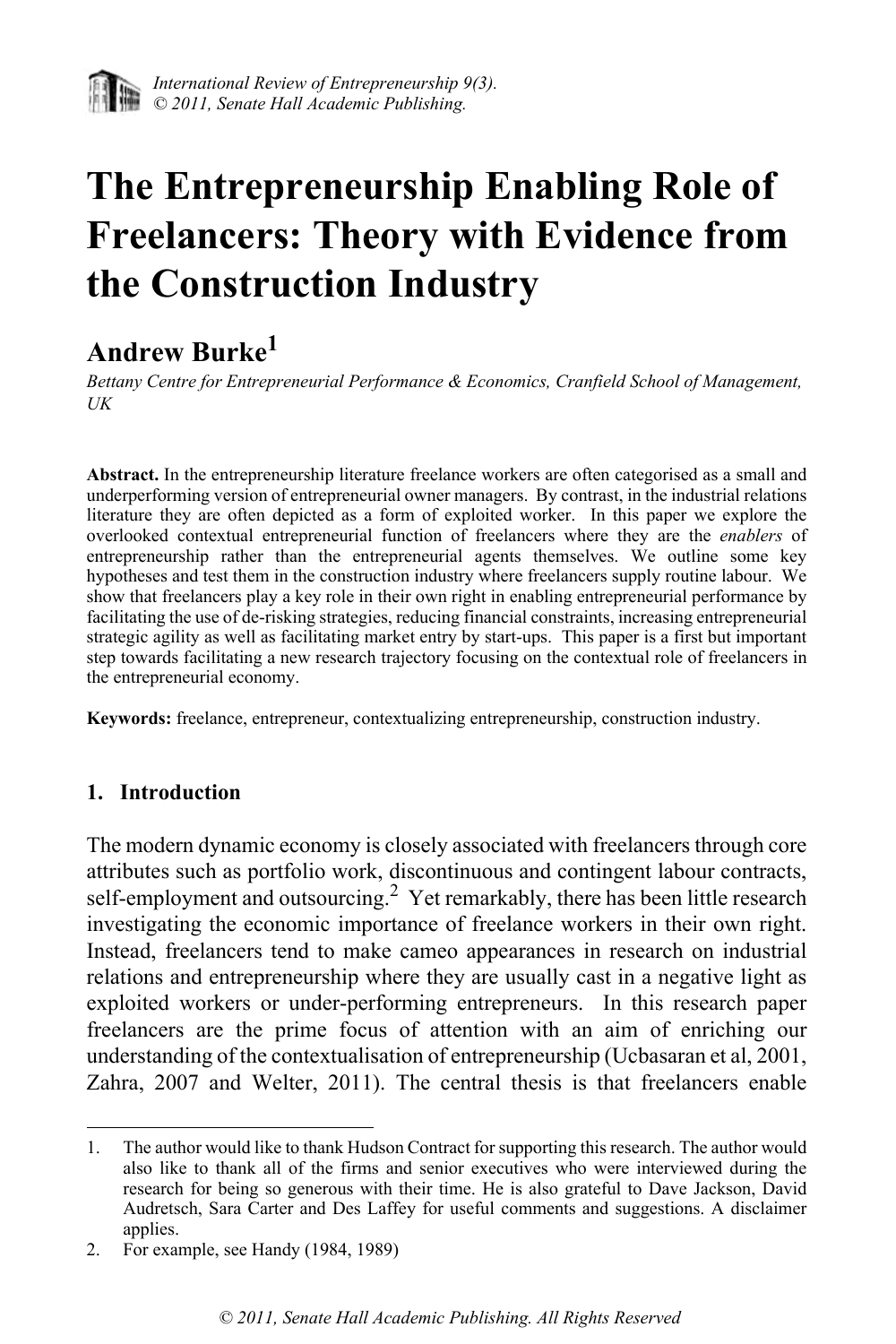entrepreneurship by creating a positive business context conducive for some of the key determinants of entrepreneurial performance.<sup>3</sup>

We believe that the entrepreneurial role of freelancers has been overlooked because most research which has been carried out on freelancers has been motivated by other areas of the labour market and not by an intrinsic interest in freelance workers themselves. Therefore, research only considers aspects of freelance work that overlaps with the core area of interest such as entrepreneurship. For example, there is an Industrial Relations (IR) literature which investigates the extent to which freelancers are subjected to exploitation by employers. The question here is how worker welfare is affected by the exercise of an employer's monopsony power. In this research a freelance worker is often the outcome of a push effect where a person involuntarily becomes a freelance worker due to weak bargaining power with employers. In such scenarios freelance workers can get worse pay and conditions than employees on permanent contracts.

There is also an entrepreneurship literature where freelancers are not classified as workers but by virtue of being self-employed are viewed as owner managers who do not (yet) have any employees. Since high performing entrepreneurs are usually characterised by job creation – where high growth job creators are often referred to as 'gazelles' – the freelance 'one man bands' then comprise the lowest end of the entrepreneurial performance spectrum. They are then depicted as failing or underperforming entrepreneurs.4

In this paper we take a broader perspective to assess the impact of freelance workers on entrepreneurial performance at the industry level. We examine the construction industry which makes extensive use of freelance workers and notably not for their creative entrepreneurial characteristics – by contrast, freelance workers in the construction industry supply routine labour skills. Therefore, this industry provides an opportunity to assess their impact at an industry level and in a context where they are fulfilling a worker rather than entrepreneurial input. This is important because our primary interest is in how freelancers affect the business context for entrepreneurship. In this context the construction industry is a useful case study laboratory (Eisenhardt, 1989) for our empirical analysis as it has potential to utilise a wide variety of the economics characteristics of freelancers. We find that freelancers are enablers of entrepreneurship – facilitating the use of de-risking strategies, reducing financial constraints, increasing entrepreneurial agility productivity as well as facilitating market entry.

<sup>3.</sup> We define entrepreneurship as the process of creating/finding and exploiting profit opportunities. This activity can be undertaken by both new and incumbent firms.

<sup>4.</sup> We argue that while freelance workers share some characteristics with both owner-managers and employees, their full economic role is not captured when they are analysed as subsets of either category. Put differently, freelancers are a unique economic agent and carry out economic functions not undertaken by either owner managers or employees.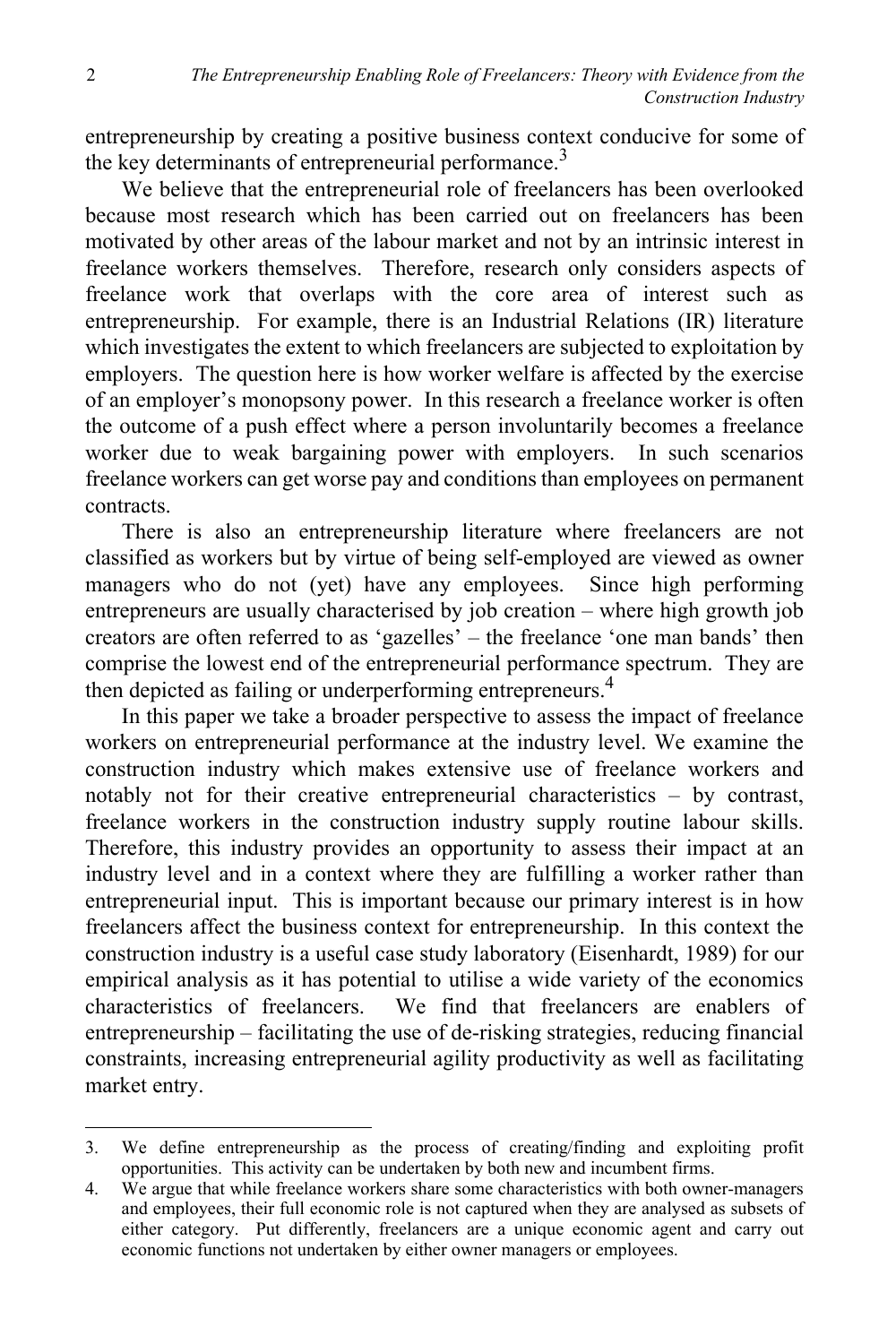The remainder of the paper is structured as follows. In the next section we examine theory and derive hypotheses relating to the impact of freelancers on entrepreneurial performance. These hypotheses are then explored in the following section of the report which is comprised of 6 case studies including a corporate international home builder, an SME home builder, a firm in the commercial building sector, and 3 contractors from the excavation/foundations, plastering and the building strip down sectors. Some of these businesses also work in 'repair and maintenance' sectors; particularly in the commercial sector. According to the Construction Skills Network (2010) these sectors account for well over half of total construction industry output.<sup>5</sup> In the final sections of the paper the implications of the case studies and hypotheses are discussed.

#### **2. Theory and Hypotheses**

The Oxford English dictionary defines the word freelance as a "person working for no fixed employer".<sup>6</sup> Wikipedia defines a freelancer as "somebody who is self employed and not committed to a particular employer long term".<sup>7</sup> Essentially freelance workers hire out their labour services on a project by project basis. du Gay et al (1996) argue that the defining feature of freelance work is that it is a transactional short-term contract where the employer does not take responsibility for the personal development and employment career of the worker. Freelancers are usually paid on the basis of their productivity (output of their work) rather than the more commonly used approach in continuous employment where workers are paid on a time input basis (e.g. weekly wage or month salary).<sup>8</sup>

Freelancers account for a significant proportion of economic activity. In order to estimate the size of the freelance economy Kitching and Smallbone (2008) propose a broad definition of freelancers as "All self-employed workers and directors of limited companies without employees".<sup>9</sup> According to estimates from

<sup>5.</sup> The main remaining sectors are infrastructure, public sector non housing and private repair and maintenance which account for 8%, 13% and 22% of industry output respectively (Construction Skills Network, 2010).

<sup>6.</sup> Waite (1998, p253)

<sup>7.</sup> http://en.wikipedia.org/wiki/Freelancer

<sup>8.</sup> The IRS in the USA use the following example to provide guidance on how to differentiate an electrician who is an independent contractor from one who is an dmployee. "Vera Elm, an electrician, submitted a job estimate to a housing complex for electrical work at \$16 per hour for 400 hours. She is to receive \$1,280 every 2 weeks for the ndxt 10 weeks. This is not considered payment by the hour. Even if she worjs more or less than 400 hours to complete the work, Vera Elm will receive \$6,400. She also performs additional electrical installations under contracts with other companies that she obtained through advertisements. Vera is an independent contractor." http://www.irs.gov/businesses/small/article/0,id=179115,00.html

<sup>9.</sup> Using data from the National Child Development Survey 1991, Burke (2000) estimates that 60% of the self employed do not hire employees. Using data from the European Survey on working conditions 1996 Cowling (2003) finds that 71% of the self-employed in the UK have no employees.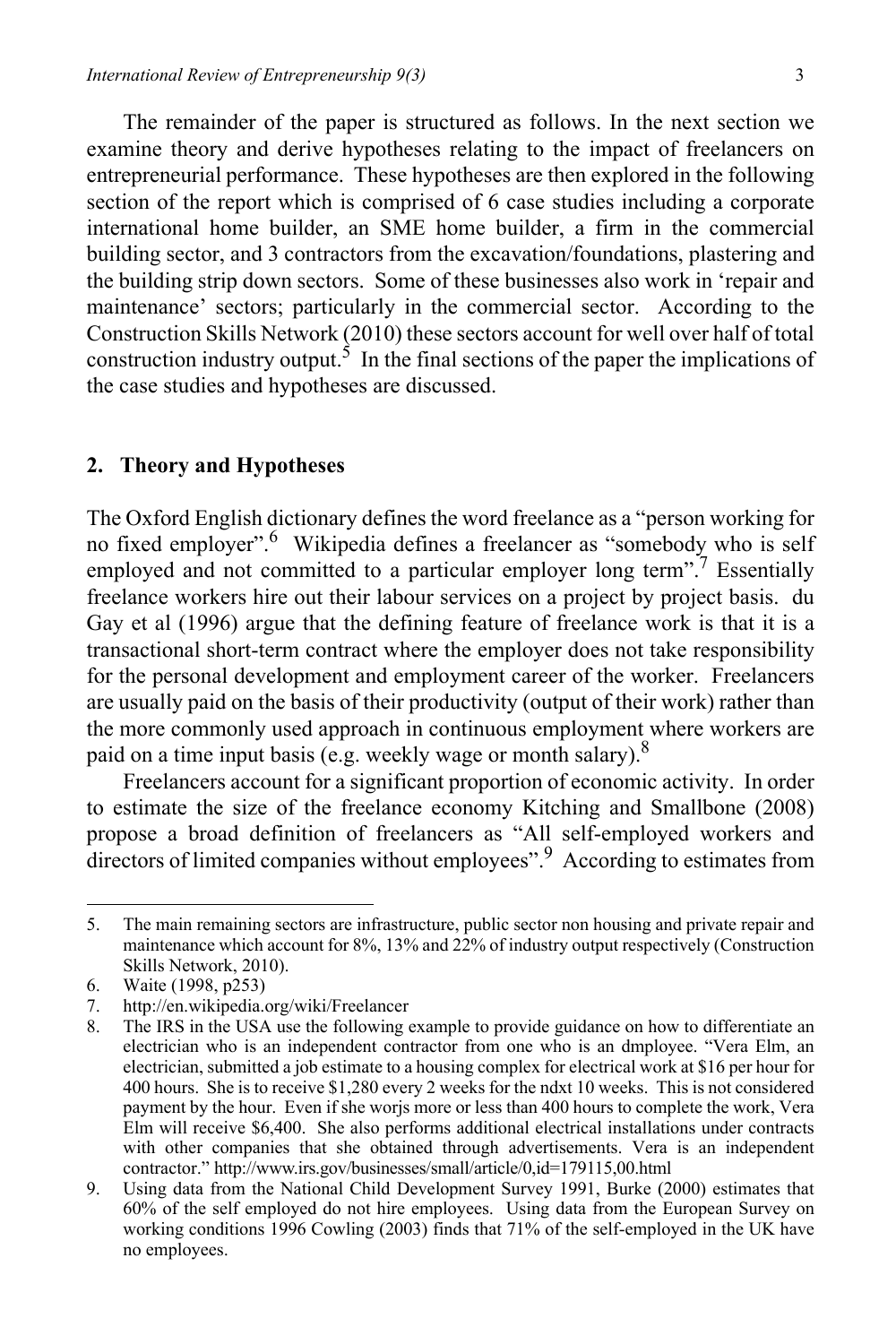the Department for Business Innovation and Skills (2010) 74% of all business enterprises, 8% of turnover and 17% of total employment in the UK private sector in 2008 were accounted for by businesses without employees.10 In the construction industry in 2008 these figures are 85%, 21% and  $40\%$  respectively.<sup>11</sup> Therefore, the relative scale of the freelance economy warrants investigation of the economic function of freelancers in their own right. This is different to other studies to date which have only focused on attributes relevant for an understanding of entrepreneur owner managers or the exploitation of workers.

Burke et al (2008) show that a typical self-employed career is comprised of discontinuous discrete spells rather then being permanent or continuous. This pattern illustrates the contingent nature of self-employment. At the level of the owner manager this contingency is mainly driven by business uncertainty whereas at the level of the freelancer it is to a greater extent driven by business practices aimed at maximising efficiency i.e. to minimise risk and avoid excessive spare capacity through the use of fixed term contracts. The term 'contingent worker' is also a widely used term in labour market analyses to describe freelancers. Polivka (1996) emphasises that the defining characteristic of 'contingent work' is that it is based on discontinuous contracts. The contingency is driven by a project's end point of the work rather than an economic downturn – a contingency upon which even some continuous employment often depends. Polivka (1996) also describes contingent workers in terms of being both 'just in time' and 'disposable' hence capturing both the positive and negative connotations of this form of work. The former resulting from employers' desire to achieve productive efficiency through the application of 'just in time' technology whereas the latter the result of employer bargaining power over workers.

Most of the research on temporary, contingent or freelance workers focuses on this latter employer motivation. Freelancing is associated with less use of union collective bargaining (Sisson, 1983, Milward et al 2000) and a concern that there is a need for greater collective bargaining at the industry level to protect the interests of contingent workers (Wial, 1994 and Herzenberg et al 1998). This, therefore, depicts freelancers as the disablers of worker negotiating power over employers. Being a freelance or contingent worker is then cast as a 'negative' or 'bad' economic state which may require public policy measures in order to help workers migrate out of this category (e.g. Krausz, 2000 and de Jong et al 2009). Furthermore, analyses such as DiNatale (2001), Morris and Vekker (2001) and Remery et al (2002) conclude that the majority of temporary workers would opt for continuous employment if they had the choice.

<sup>10.</sup> The ONS (2010) estimates that 13% of UK employment (including public sector) in June 2009 was accounted for by self employment. These figures are much greater at 53% for construction trades, 66% for building trades and 21% for construction operatives. Source: http:// www.statistics.gov.uk/downloads/theme\_labour/UKallinemploybySOCApr-Jun2009.xls

<sup>11.</sup> http://www.stats.berr.gov.uk/ed/sme/smestats2008.xls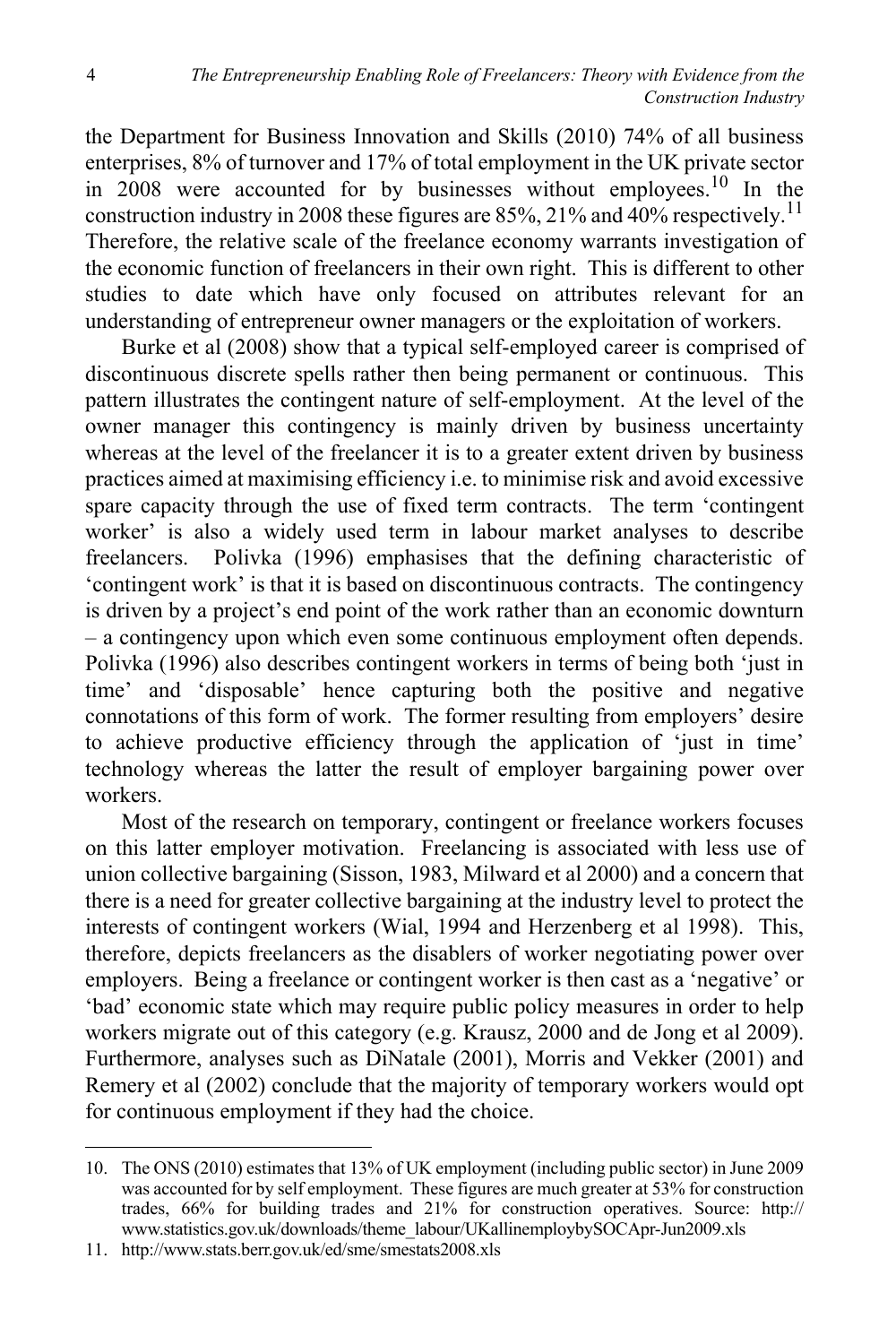By extension the same studies find that a minority of the workforce voluntarily choose to become contingent or freelance workers. Indeed, Krausz (2000) and Morris and Vekker (2001) find evidence for the US that a desire for job flexibility rather than economic gain seems to be the main determinant of those who voluntarily choose temporary work. The flexibility enabling dimensions of freelancing such as portfolio work and an 'enterprising self' are deemed as positive attributes (du Gay, 1996 and Storey et al 2005).<sup>12</sup>

Other research also finds evidence that in some sectors contingent/freelance workers command a pay premium over workers on continuous employment contracts. For example, research in the US by Polivka et al (2000) find that there is a great variety in pay across various types of nonstandard employment arrangements.13 They find that after controlling for profile effects 'on-call workers' earned similar amounts to standard employees while both 'independent contractors' and 'contract company workers' earned significantly more. de Vries and Wolbers (2005) find similar diversity in the income performance for nonstandard workers in the Netherlands. Both studies conclude that it is a misleading generalisation to depict nonstandard employment contracts as 'bad' or undesirable.

Freelancers are also inevitably implicated in the conclusions of the extensive entrepreneurship research on self-employment. In this literature the number of employees (or job creation) is often used as a measure of entrepreneurial performance (e.g. Lucas 1978, Cowling et al 2004 and Burke, Fraser and Greene 2010). If viewed in this light then 'freelancers without-employees' feature at the lowest end of the self-employed entrepreneurial performance scale.

Carmona et al (2010) find that in the EU variation in the level of owner managers and 'own account' self-employed workers typically behave differently across the business cycle. If one views freelancers in their own right rather than as 'wannabe' entrepreneurs or employees, then more unique attributes become apparent. Some of these are apparent in the seminal model of self-employment by Kihlstrom and Laffont (1979) upon which most of the labour economics entrepreneurship research is based. The strength of the model is that it is based around a simple but compelling axiom that people will choose to become selfemployed if that career option is preferable to alternatives. Preference for any career option is positively related to its pecuniary and non pecuniary benefits. One of the key purposes of Kihlstrom and Laffont's (1979) model is to show how much risk-taking is undertaken by the self-employed sector. The model and the resulting entrepreneurship literature focuses on risk associated with uncertainty surrounding innovation and new business ventures. However, if one hones in on

<sup>12.</sup> The entrepreneurship literature finds evidence that job flexibility (in the guise of a desire for independence / being your own boss) is a significant, if not necessarily the main, driver of people choosing to become self-employed (Blanchflower and Oswald 1998, Burke et al 2000, and Hamilton, 2000).

<sup>13.</sup> These authors describe contingent/freelance worker contracts using the phrase "nonstandard employment arrangements".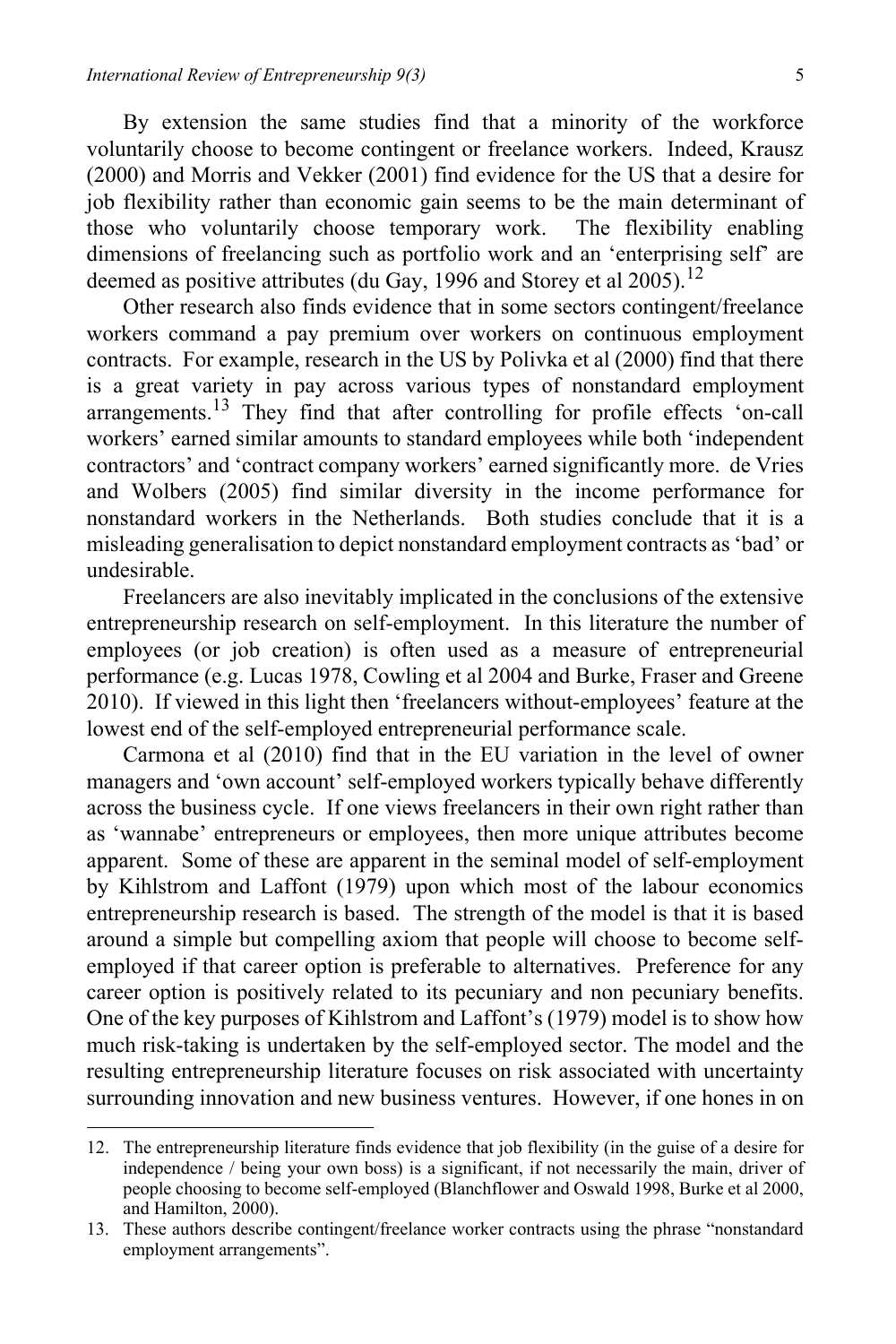the freelance component of the self-employed i.e. those without employees and who merely want to be manage their own labour rather than manage a business empire, then the risk in question becomes more specific. In fact, if one strips out new venture business risk from Kihlstrom and Laffont's model then the risk remaining is mainly comprised of job insecurity. In a labour market where workers have a choice between continuous employment and insecure contingent/ freelance work the financial rewards for freelancers must adequately compensate for the greater risk (income and job insecurity) in self-employment compared to employment. Formally, we can represent the labour market equilibrium as:

$$
U(Y^*, N) = u(W^*, n)
$$
\n<sup>(1)</sup>

Where *U* is the utility/satisfaction derived from self-employment and this is positively related to expected self-employment income *Y* and non pecuniary benefits *N* such as job flexibility and being your own boss. Utility, expected income and non pecuniary benefits in employment are denoted by *u*, *W* and *n* respectively. The framework is consistent with the main tenets of the industrial relations literature. So, for example, if an employer abuses monopsony power and reduces the expected wage either by reducing actual wages and/or reducing the number of continuous employment contracts (hence the probability of securing a wage) then *W* declines. It follows that more people will then flow into freelance self-employment driving the equilibrium expected income (*Y\**) to a lower level.

In the entrepreneurship literature self-employment income is derived from business profits and hence influenced by factors affecting revenue and cost functions.<sup>14</sup> With this focus, most of the risk examined is directly related to the entrepreneurial/impure risk associated with the uncertainty regarding the existence of a profit opportunity and the ability to exploit it (Knight, 1921). It follows intuitively that the greater the entrepreneurial risks the greater the rewards need to be in order for people to choose to start-up a new venture. In the entrepreneurship literature and indeed central to Knight's (1921) defining work, is the idea that what defines the importance of entrepreneurs to an economy is the inability to pass off this type of risk. Entrepreneurs fulfil a key function in the economy by taking on impure risk and in the process unleashing the exploitation of new profit opportunities. The fact that freelancers take on this type of risk is one of the reasons why they are so often categorised as entrepreneurs themselves. Where the entrepreneurship literature sometimes misleads, therefore, is that freelancers are not actually entrepreneurs but enablers of entrepreneurship – by offering labour on contingent terms which allows entrepreneurs to pass off impure risk. By reducing the risk involved in business venturing freelancers

<sup>14.</sup> The empirical side of this literature which estimates self-employment income as profits stems from the seminal paper by Evans and Jovanovic (1989).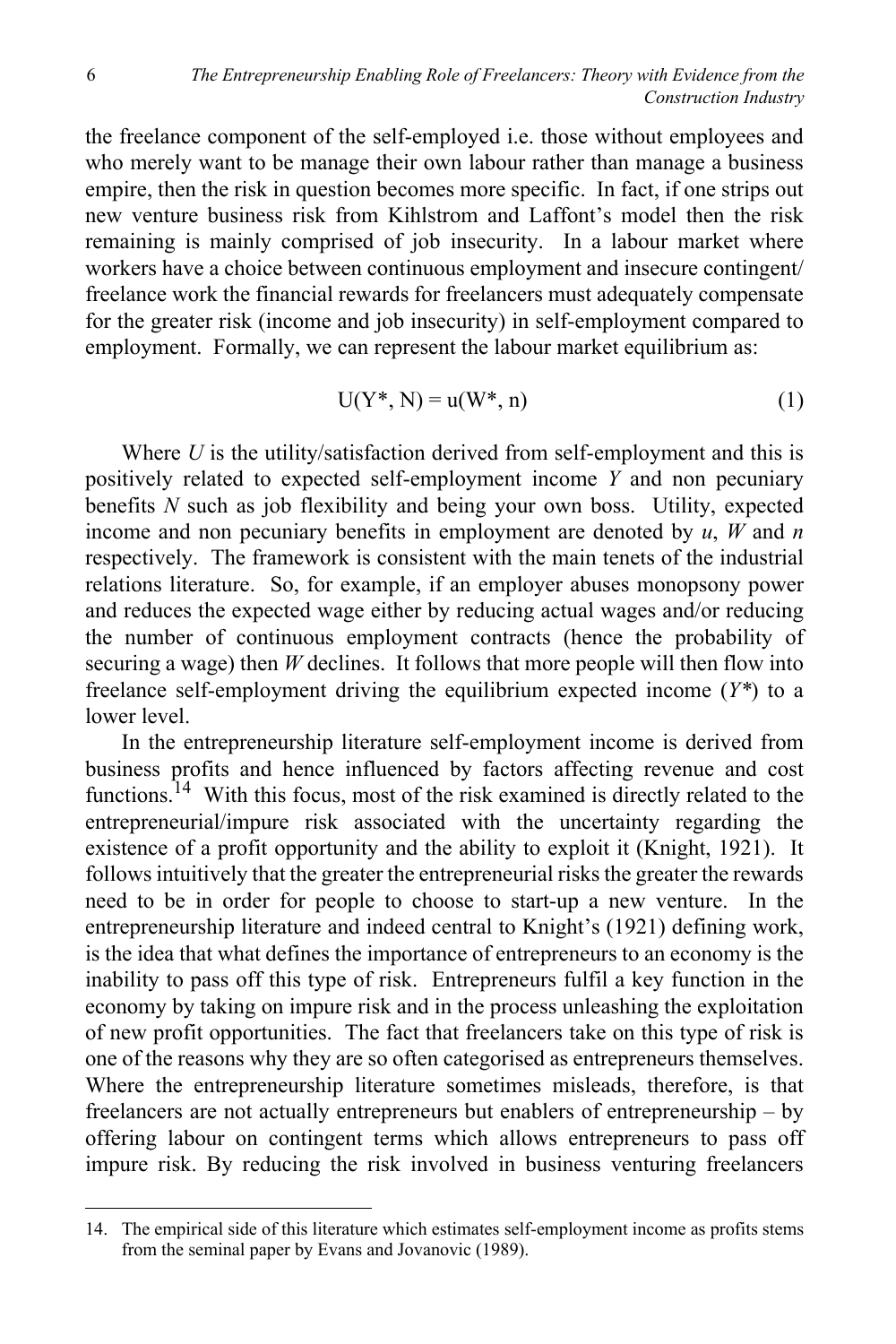therefore generate more entrepreneurial activity than would occur in their absence.

One of the defining features of successful entrepreneurs is their ability to derisk the venture through staging finance and spreading risk across a portfolio of projects/ventures (Burke, 2009). Bhide (2000) has shown that entrepreneurs will often test out the viability of a venture through a pilot launch rather than attempt a fully resourced start-up. Entrepreneurs also manage risk through use of real options (Dixit, 1989 and O'Brien et al, 2003). Freelancing creates more opportunities for entrepreneurs and corporate ventures to adopt these strategies. Therefore, instead of having to commit to long term employment contracts in order to secure labour for a new venture, businesses can employ freelancers on short term temporary contracts. To a greater degree, this enables ventures to stage labour costs and only incur them once particular performance/risk milestones have been achieved. Therefore, if the performance of the venture is less than was hoped for, the venture has the option not to incur the labour costs associated with subsequent stages of development. The (downside) risks are therefore reduced in the venture and the expected return on entrepreneurial investment increased. The risk is passed from the entrepreneurial venture to the freelancer who now bears the risk of a period of unpaid labour if the venture fails to proceed after the completion of any stage of development.<sup>15</sup>

Also since freelancers are typically paid for the output of their work rather than the input (as is the norm for employees) they take on general business risk. For example, the prevalence of piece work as the contractual norm for most freelancers in the construction industry means that freelancers take on the risk of delays due to bad weather or co-ordination risks associated with temporary non availability of complementary inputs to production. This gives our first hypothesis illustrating how freelancing can enable greater levels of entrepreneurship.

#### *Hypothesis 1: Freelancers enable greater de-risking of business venturing and enhance the expected return on investment*.

Burke (2009), points out that when this form of de-risking strategy is employed it also increases entrepreneurial capability on two levels. Firstly, the lower risk and greater expected return on investment make it easier to raise finance and hence reduces the prospect of a venture facing finance constraints. Secondly, by only committing resources on a stage by stage contingent basis the venture has much greater flexibility/agility to alter strategy and tactics if business circumstances turn out to be different than expected once a performance milestone has been reached. Therefore, since freelancers enable business ventures to make greater use of de-risking strategies the following hypothesis follows:

<sup>15.</sup> The freelancer may be able to eliminate some of this risk through the use of portfolio working.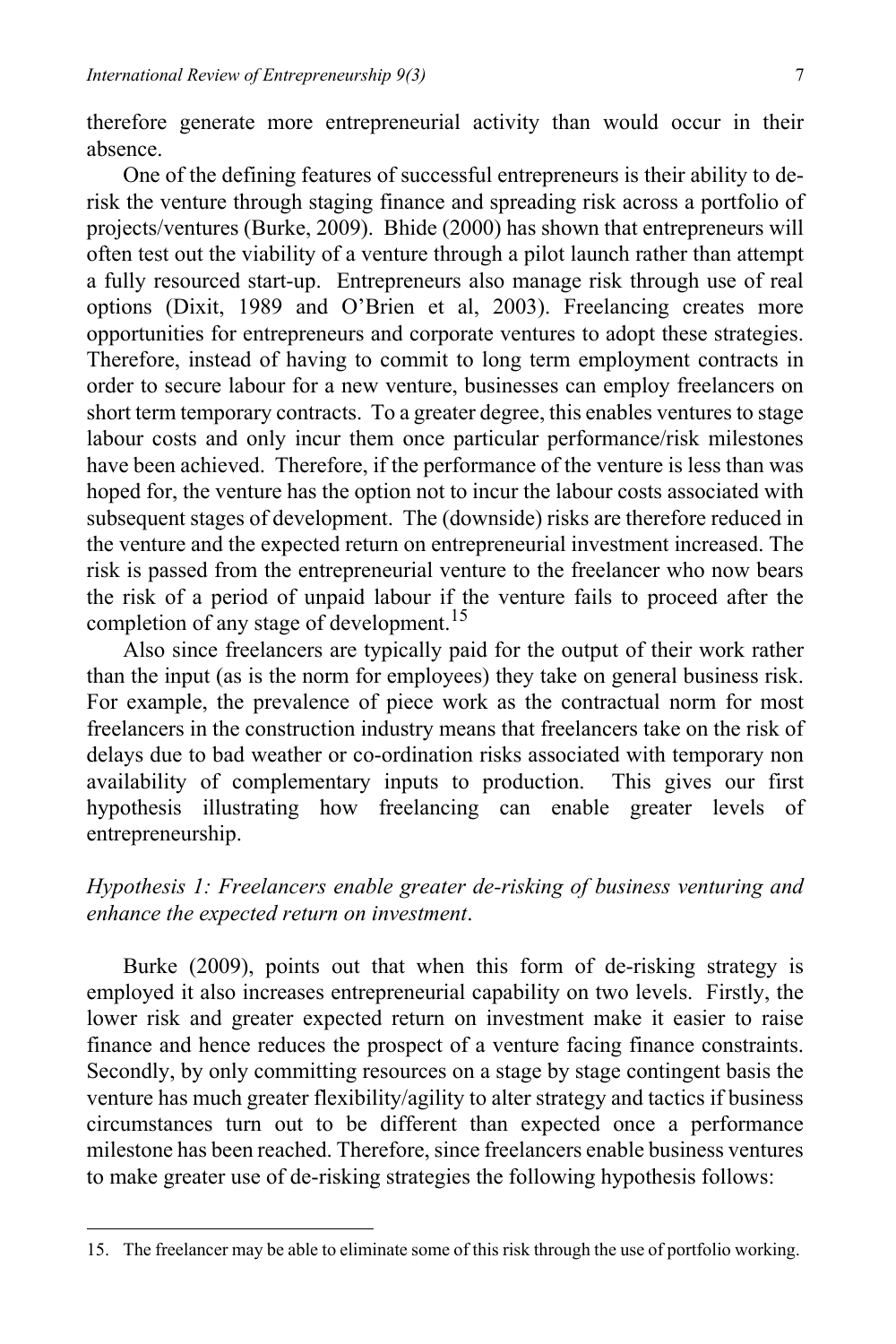*Hypothesis 2: By enabling de-risking strategies, freelancers enhance entrepreneurial capability and agility by reducing finance constraints and enabling greater flexibility to alter strategy and tactics.*

Freelancers can also reduce some of the principal agent problems that arise between employer and employee. Storey et al (2005) note that in the British media industry the interests of freelancers are closely aligned to the businesses who hire them: "Success depends on pleasing clients whatever it took"<sup>16</sup>. Freelancers' self-employed status means that they are not subject to most labour law and have lower unionisation. As a result, they offer a secondary highly flexible labour market to firms. This can enable more productive work practices that would not be possible to implement in the less flexible primary labour market. Lazear (2000) notes that piece rates can have dramatic effects on labour productivity. In such cases, this is driven not only as a result of greater effort by workers but by a selection effect where more able workers choose to take up individual piece work contracts in order to avoid negative spillover effects from lazy or less able workers. Prendergast (2002) notes that performance related pay schemes are often used in situations of greater uncertainty where employers pass greater responsibility and risk onto the worker. If self-employed freelance workers are less risk averse than employees then firms will experience less principal agent problems with freelancers who will be more willing to accept performance related pay schemes. This gives rise to hypothesis 3.

*Hypothesis 3: freelancers can enable ventures to reduce firm-worker principalagent problems through more optimal use of performance related pay schemes which can raise productivity and pass off risk.* 

The construction industry manifests a high degree of specialisation of labour in production. The productivity enhancing impact of the specialisation of labour has long been recognised in economics as far back as Adam Smith (1776) who used it as the primary building block in his analysis of the Wealth of Nations: *"The greatest improvement in the productive powers of labour, and the greater part of the skill, dexterity, and judgement with which it is any where directed, or applied, seem to have been the effects of the division of labour"*17. A prerequisite to enable these productivity gains is the ability to avoid the cost of specialist worker downtime. This implies having enough customer demand to warrant large enough production levels in order to avoid specialist worker excessive spare capacity or idleness. As with Ford's Model T car, this is often achieved by passing on a significant share of the productivity gains to consumers in the form

<sup>16.</sup> Storey et al (2005, p.1048).

<sup>17.</sup> Smith (1776, Book I, Chapter 1, p.7).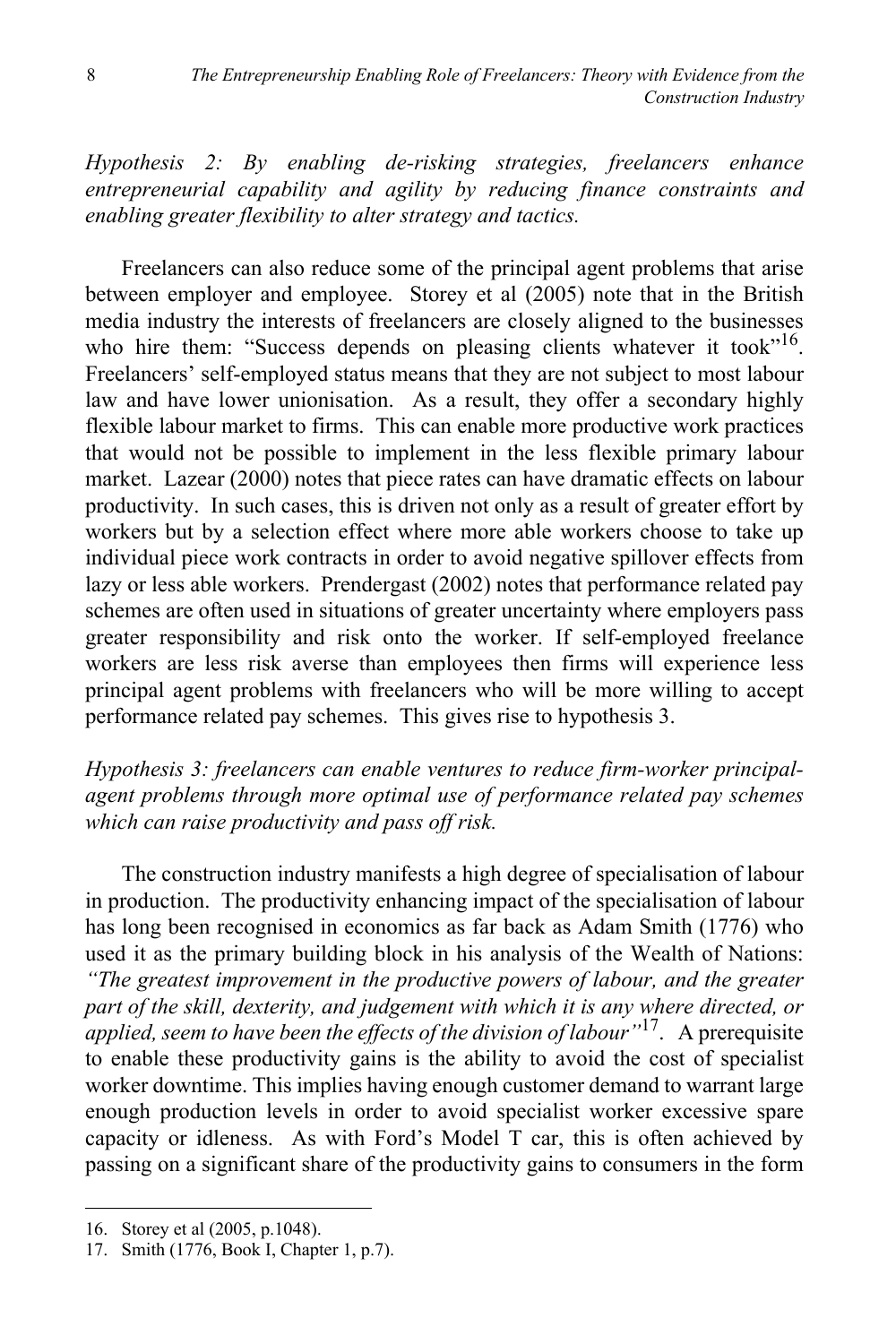of lower prices which in turn generates demand sufficient to support high levels of production. By raising the importance of economies of scale, the productivity gain from the specialisation of labour raises minimum efficient scale in the industry. However, the availability of freelance workers reduces the need to have high volume production in order to realise these productivity gains. The contingent basis of freelance contracts can mean that they are not retained during spare capacity downtime. This therefore reduces minimum efficient scale and decreases industry concentration.

*Hypothesis 4: By reducing the need for high levels of production in order to reduce the cost of worker downtime when adopting the specialisation of labour, freelancing reduces minimum efficient scale.* 

Closely aligned to the previous point are the risks of incurring the cost of worker downtime due to an unexpected fall in consumer demand. The short-term contingent basis of freelance contracts means that they can be rapidly hired and fired in order to supply unexpected upturns and downturns in consumer demand. Therefore, in a downturn, risk of spare labour capacity is passed on from the firm to freelancers. Correspondingly, in an unexpected upsurge in consumer demand freelancers enable firms to rapidly hire labour and hence tap into profit opportunities that require speed to market. In this case freelancers save firms the cost and hence risk of carrying spare labour capacity in order to enable the exploitation of unexpected consumer demand.

#### *Hypothesis 5: Freelancers enable firms to reduce the cost and risks associated with uncertainty over fluctuations in consumer demand.*

Hypotheses 1, 2, 4 and 5 have the effect of reducing scale advantages which incumbents can have over new entrants. Hypotheses 1, 2, 3 and 4 reduce sunk cost barriers to entry while hypothesis 2 reduces financial constraints on market entry and business growth. All of the hypotheses above reduce new entrant disadvantages and hence increase the incentive for business start-up.

## *Hypothesis 6: freelancing reduces barriers to entry and scale disadvantages for new business start-ups.*

As noted above in hypotheses 1-5, freelancers enable entrepreneurial and business practices which boost firms' profits. Therefore, as long as freelancers have some bargaining power with firms one would expect them to be able negotiate some share of this value added in the form of higher pay. For example, Heery et al (2004, p. 24) note that in the entertainment industries some groups of freelancers earn higher rates of pay than employees. They attribute this to compensation for downtime and lack of benefits. Since this source of income is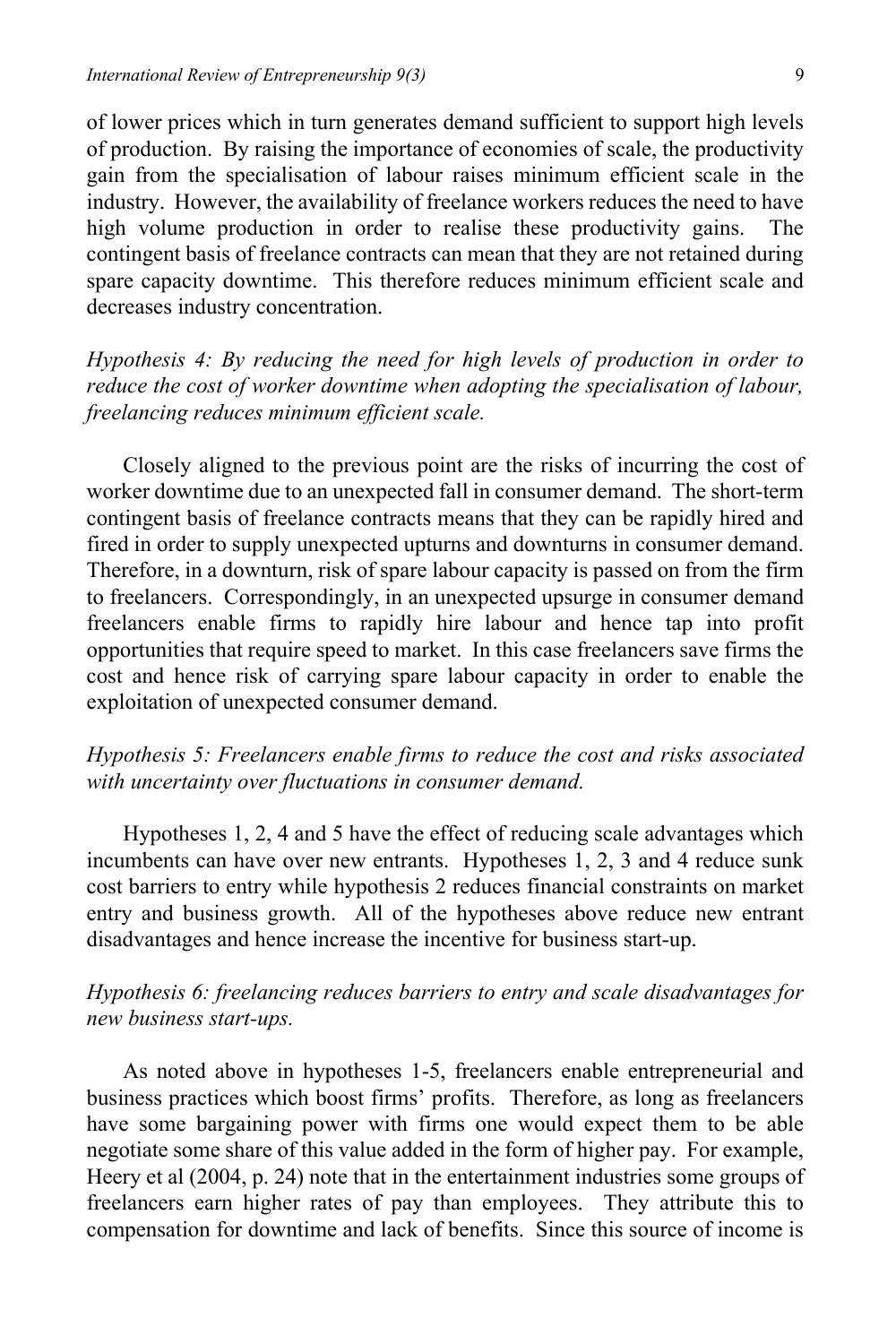unique to freelancers, we argue it is their defining feature. It distinguishes them from entrepreneurs and employees. But whether or not freelancers gain a share of the unique value added which they create may have less to do with the importance of their bargaining power with employer firms which has been emphasised in the literature. As hypothesis 6 implies their biggest threat may instead be consumers. By increasing competitiveness freelancers can cause the value added to be passed on to consumers in the form of lower prices rather than boosting profits. To the extent that this happens freelancers' opportunity to negotiate with firms for a share of the value added created is reduced. Alternatively, if increased competition is manifested by greater levels of product differentiation then average firm profits can rise (Burke, van Stel and Thurik, 2010). In this case the potential for freelancers to negotiate some of the gains from their activity is enhanced.

In summary, in this section we noted that freelancers are more usually analysed in the context of employer-employee bargaining power and entrepreneurship. Both of these literatures tend to depict freelance work in a negative light. The industrial relations literature categorises freelance workers as part of an unregulated secondary labour market where the majority of workers are worse off than they would be in continuous employment. The entrepreneurship literature captures freelance workers by dent of including the self-employed without employees as part of analysis of the self-employed. By consequence freelancers are depicted as low performing self-employed entrepreneurs. The approach we have taken in this paper is depicted in Table 1 below and shows that the labour force can be divided into a 2x2 matrix based on the dual distinction of whether a person is employed or self-employed, and a manager or a worker. Freelancers comprise the lower right hand box illustrating their self-employed but non managerial status. The table is instructive as it both illustrates why freelancers share some characteristics with other self-employed entrepreneurs and workers on employment contracts, but highlights that they form a unique category in the labour force.

 In summary, we have analysed freelancers in their own right and derived 6 hypotheses which show freelancers as the *enablers* of entrepreneurship. In the next section we move on to examine these hypotheses more closely in the context of the UK construction industry.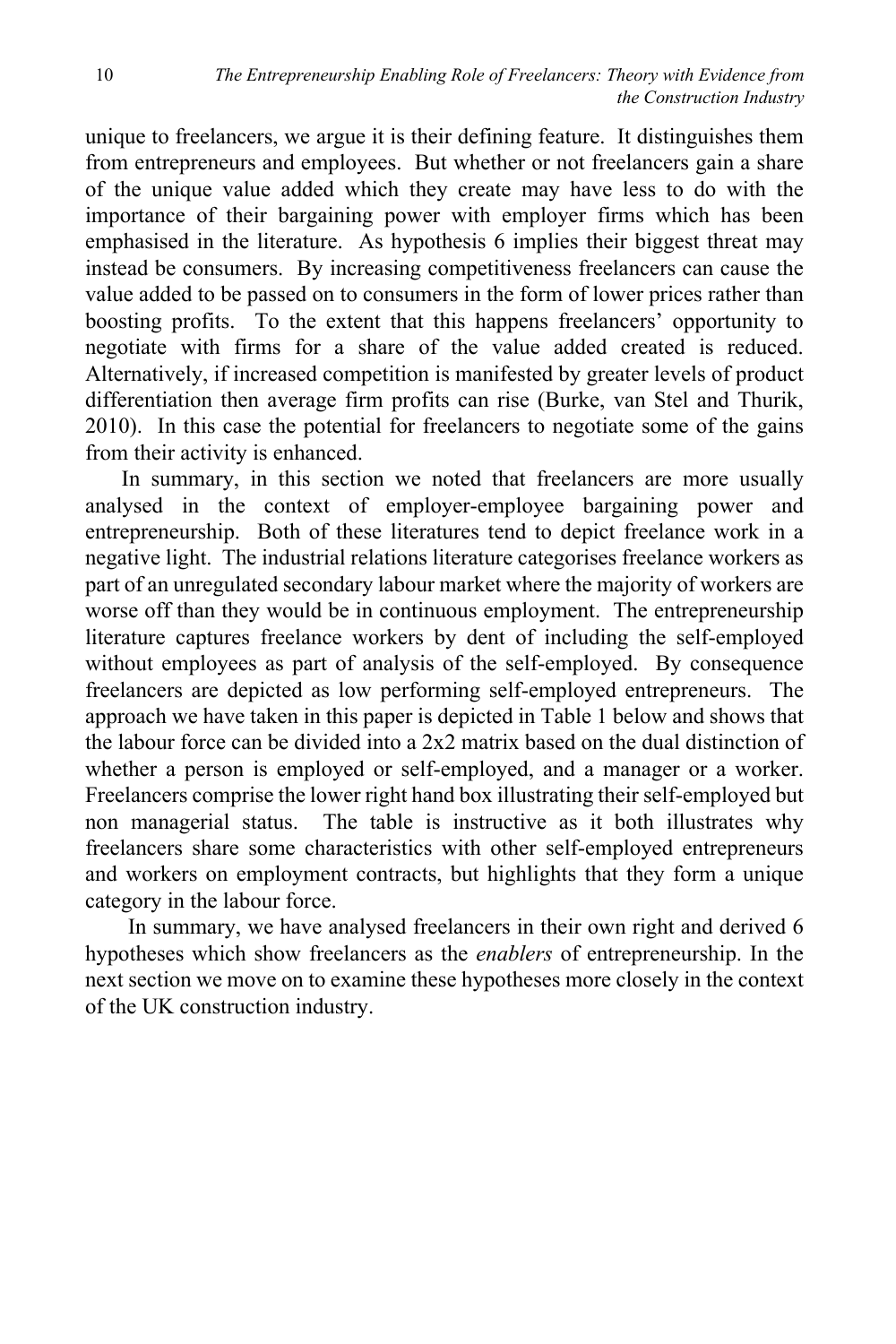*Table 1*: Labour Force Functional Categories

|                 | <b>Manager</b> | Worker     |  |
|-----------------|----------------|------------|--|
| <b>Employed</b> | Executive      | Employee   |  |
|                 |                |            |  |
| Self-Employed   | Entrepreneur   | Freelancer |  |

#### **3. Empirical Analysis: Freelance Workers in the UK Construction Industry**

#### 3.1. Data and Methodology

Over the period June to September 2010, we carried out semi structured interviews with typical firms drawn from the different sectors of the construction industry in the UK. We focused on building firms rather than private DIY and casual repair and maintenance. We attempted to cover most building sectors and a portion of contractors within these sectors. To provide an examination of the house building sector we interviewed senior managers<sup>18</sup> of Taylor Wimpey PLC who are one of the largest corporate home builders in the UK (and who have sizeable international operations). We also visited one of their construction sites on two occasions in order to observe freelancers working at different stages of the production process at first hand. We interviewed the Commercial Director of MV Kelly Ltd who are a nationwide excavation and civil engineering company serving all sectors of the construction industry – including the Taylor Wimpey site which we visited. Likewise we interviewed the CEO and Finance Director of SDP Plastering Ltd who are contracted in similar home building as well as commercial construction sectors in the Midlands. We also interviewed both the CEO and Projects' Director of an SME house builder (Brian Fell Ltd) who also engages in some repair and maintenance in both house and non house sectors. In addition, we interviewed both the founder and current CEO of an SME (Goldhill Contracting Ltd) who specialise in strip-out and waste removal for pre renovation building work. They operate in the repair and maintenance and commercial sectors of the industry. Finally, we interviewed the CEO of Torclad Ltd who are a nationwide commercial and industrial roofing and cladding company.

<sup>18.</sup> A Senior Commercial Manager, a Commercial Manager and a Site Manager.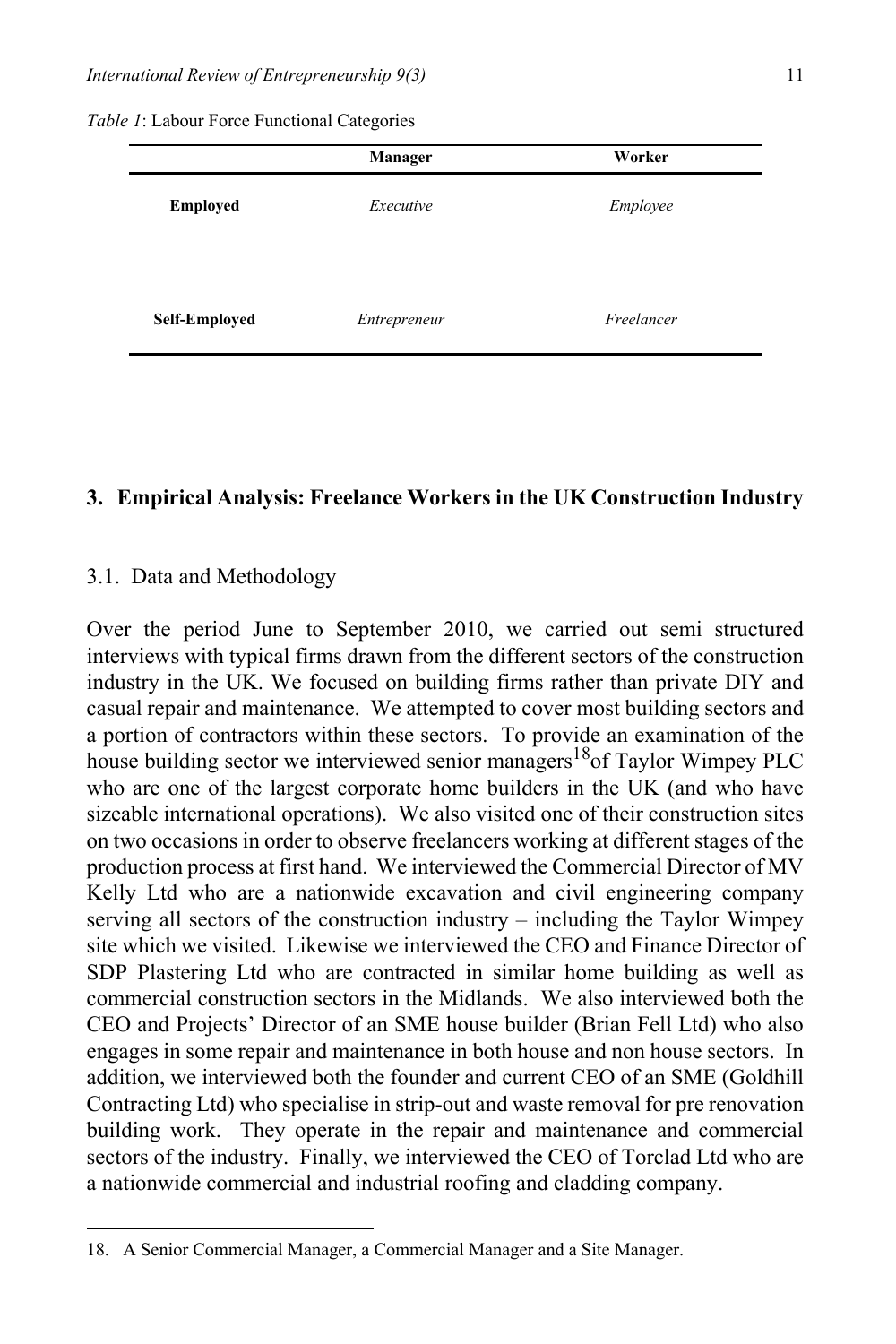The 6 case studies are mainly concentrated in the construction of buildings but also have some coverage of commercial 'repair and maintenance'. Combined they account for over half of the construction industry's output (Construction Skills Network, 2010). We have not carried out an interview in the infrastructure sector which accounts for 8% of industry output and makes use of the freelancers. The purpose of the case studies is to test the validity and importance of the hypotheses at an empirical level. We have attempted to cover a wide spectrum of the construction industry and have chosen firms who are either market leaders in their sector or what we believe are typical SMEs. Therefore, the aim is to have a fairly representative, albeit as with most case study research not statistically significant, sample of case studies. Since the number of case studies is small further empirical research is to be encouraged. For the present purposes of kickstarting this research trajectory, we are encouraged by the similarity of views presented to us regarding the entrepreneurial role of freelancers in the construction industry.

## **Taylor Wimpey: Corporate International Home Builders19**

Taylor Wimpey PLC are one of the largest nationwide home builders in the UK. They also have building projects in North America (USA and Canada) and Europe (Spain & Gibraltar) which account for roughly 33% and 3% of turnover respectively. In 2009 the company had a turnover of £2.5bn while in the buoyant period of 2007 company turnover was nearly twice this amount and amounted to £4.7bn which indicates the scale of the cyclicality of the industry. $^{20}$ 

In order to achieve high levels of worker productivity Taylor Wimpey use a high degree of specialisation of labour mainly supplied by contractors who can offer contingent contracts to Taylor Wimpey because they pass much of the risk in this contingency onto their workforce by hiring freelancers (sub contractors or 'subbies') on a contingent basis. Table 2 provides a list of the specialised inputs used in a 224 (predominantly apartment) unit project in Diglis Basin in Worcestershire. We have estimated the percentage of downtime work days per specialised input for this typical corporate apartment build project. The average downtime is 82%. Weighted by cost the average downtime is 74% which indicates that the potential cost savings generated by freelance workers are very high. In the absence of freelancers, Taylor Wimpey and their contractors would be obliged to hire employees and pay them during downtime. The worst case scenario for these firms is where they cannot find any alternative work for employees during this downtime. The data in table 2 illustrates that these costs could potentially entail an average scale up in labour costs by a multiple of nearly

<sup>19.</sup> www.taylorwimpey.com and www.bryant.co.uk

<sup>20.</sup> Source: Taylor Wimpey Annual Report and Accounts 2007 and 2009.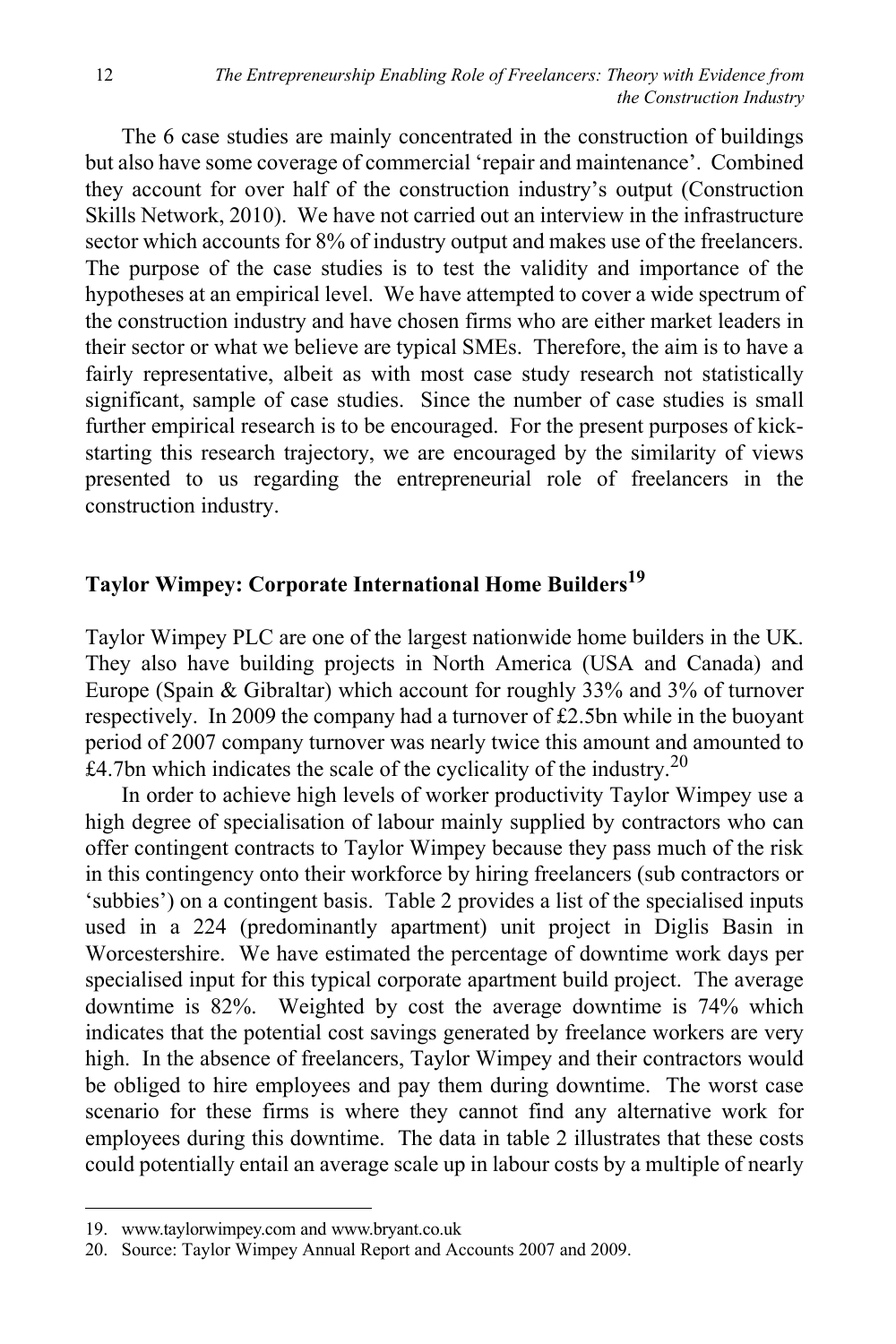4 (3.85). Therefore, it would take at least 4 concurrent Taylor Wimpey apartment projects of the same scale and within a sufficiently small geographic radius to enable labour mobility in order to avoid these downtime costs.<sup>21</sup>

| Input                                   | % downtime |
|-----------------------------------------|------------|
| Foundation work, substructure, drainage | 55.8       |
| Piling                                  | 90.4       |
| <b>Brickwork</b>                        | 74.2       |
| <b>Floor Planks</b>                     | 92.3       |
| Scaffold                                | 92.3       |
| Steelwork                               | 88.5       |
| Roofing                                 | 86.5       |
| <b>Window Installation</b>              | 88.8       |
| Kitchens                                | 90.8       |
| Lift Installation                       | 96.2       |
| Plastering                              | 69.2       |
| Electrical / Carpentry                  | 55.4       |
| Painting                                | 82.7       |
| Finals / Clean                          | 91.2       |
|                                         |            |
| Average                                 | 82.4       |
| Max                                     | 96.2       |
| Min                                     | 55.4       |
| Average weighted by cost                | 74.3       |

*Table 2*: Diglis Bason Apartment & House Project

Table 3 provides similar data for a Taylor Wimpey house building project in Evesham, Worcestershire. There is more scope to have overlapping and more continuous sequential phases of construction in house building than in the case of apartments. As a result, the estimated downtime of 53% is lower but again substantial. This implies at least 2 perfectly sequenced concurrent house building projects would be necessary in order to avoid much of the downtime costs.

A Commercial Director of Taylor Wimpey, indicated that if faced with the challenge of managing a project without recourse to contractors and freelancers, that the industry would be pushed towards greater scale of operations in a bid to have more overlapping projects – sequenced as much as possible to minimise downtime for the various forms of specialised labour. However, he was sceptical at how successfully scaling up would solve downtime cost problems as this

<sup>21.</sup> The non uniform nature of the timing and scale of downtime across specialised inputs implies that it would not be possible to completely avoid downtime by scaling up the number of construction projects.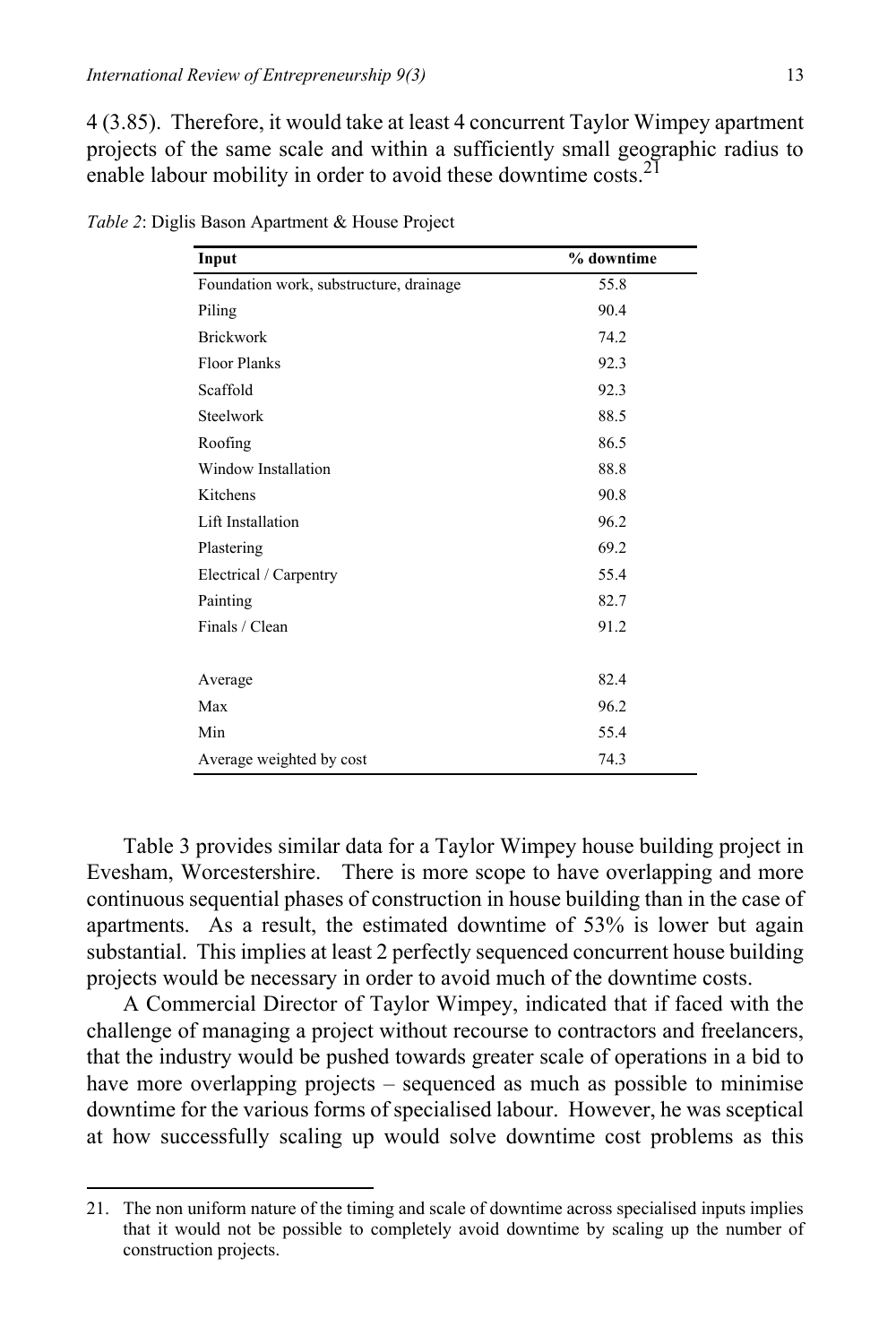approach would necessitate regular movement of workers from one region in the UK to another. He felt the industry might be faced with the prospects of having no option but to incur the downtime costs: "Demand conditions would not be sufficient to sustain that type of scale up. Even if we had that many projects, regional deployment of labour would entail huge coordination costs for the company and would be very unpopular with workers. In reality, if we had to have all workers on the books then costs would soar and the industry would be badly affected." On a separate visit a Senior Commercial Manager indicated that an attempt to eliminate downtime costs though scaling up operations would create high additional management logistics complexities and costs. So the direct and indirect (through contractors) use of freelancers helps to reduce downtime costs and minimum efficient scale in the home building industry.

| Inputs                  | Weeks | % Downtime |  |
|-------------------------|-------|------------|--|
|                         |       |            |  |
| 05/11/10 to 13/1/11     |       |            |  |
| active weeks            | 58    |            |  |
|                         |       |            |  |
| Inputs                  |       |            |  |
| Foundations             | 34    | 58.6       |  |
| 1st Brickwork           | 25    | 43.1       |  |
| Joist and Flooring      | 24    | 41.4       |  |
| Plate                   | 25    | 43.1       |  |
| Roof                    | 32    | 55.2       |  |
| 1st Fix                 | 33    | 56.9       |  |
| 1st & 2nd stage plaster | 35    | 60.3       |  |
| 2nd Fix Carpenter       | 33    | 56.9       |  |
| 2nd fix plumb/electric  | 29    | 50.0       |  |
| Paint                   | 33    | 56.9       |  |
| Finals                  | 33    | 56.9       |  |
|                         |       |            |  |
| Average                 |       | 52.7       |  |
| Max                     |       | 58.6       |  |
| Min                     |       | 41.4       |  |

*Table 3*: Badsey Road House Building Project

In their Annual Report 2009 under 'Principal Risks and Uncertainties', Taylor Wimpey emphasise the importance of freelancers to their risk management and company strategy:

In order to optimise our build cost efficiency, whilst retaining the flexibility to commence work on new sites as market conditions allow, the vast majority of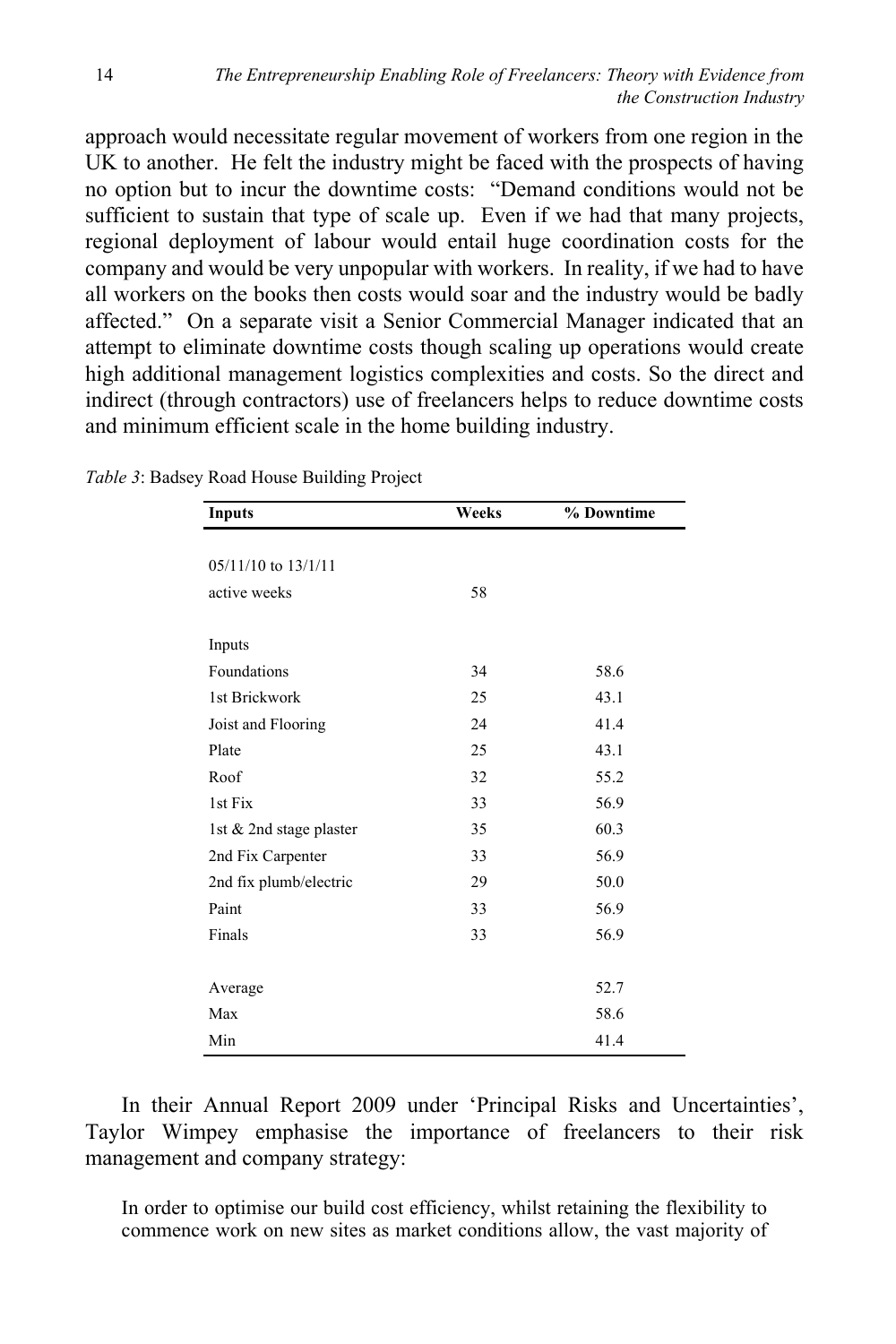work carried out on site is performed by sub-contractors. (Taylor Wimpey, 2009: p. 12)

A Commercial Manager also explained that the firm de-risks projects by selling 'off plan' first. He pointed out that company policy typically required that around 15-25 per cent of a phase of a project must be sold off plan before Taylor Wimpey will give the go ahead for construction work to start. This financial derisking strategy relies on the availability of freelance workers which avoid sunk labour costs being incurred in the period prior to testing for sufficient market demand (i.e. selling 15-25 per cent off plan). Simultaneously, they enable the flexibility to commence work when market conditions demand – freelancers enable construction supply to be slowed down or speeded up as market demand ebbs or flows.22

The Commercial Manager outlined how freelancers help Taylor Wimpey to reduce uncertainty and pass on risk to contractors. Specific pieces of construction projects (e.g. groundwork, brickwork or plastering) can be contracted out to firms who agree to do that work at a fixed fee and often at short notice. These contractors are able to offer this service through the use of freelancers (subcontractors or 'subbies' as they are known in the industry) who in turn work on a similar basis – usually, on piece rates. Thus, the risk is passed from Taylor Wimpey to contractors who in turn pass it on to freelancers. In subsequent case studies we further examine how these contractors try to avoid downtime costs by utilising freelancers.

Taylor Wimpey increasingly place a strong emphasis on corporate social responsibility as part of their strategy and business practices. As a result, contractors/freelancers are only hired when they can meet the environmental strategic objectives for the company.

"We vet all suppliers prior to working with them to ensure that they meet our requirements for environmental impact, health and safety, quality and financial stability." (Taylor Wimpey, 2009: p. 12)

#### **SDP Plastering Ltd: A freelance contractor23**

This company is based in Staffordshire and operates as a contractor to major building projects in the homebuilding, commercial, industrial and public sectors. They also operate in the building repair and maintenance sectors. The company's services include drylining, wet plastering, rendering, floor screed, and metal partitions including wall and ceiling systems. The founder, Steve Paul, was initially a freelance plasterer who saw an opportunity to start a plastering

<sup>22.</sup> The same approach is used when problems emerge on building sites which cause disruption of the planning process and often require the entire work schedule to be shifted forward.

<sup>23.</sup> www.sdpplastering.co.uk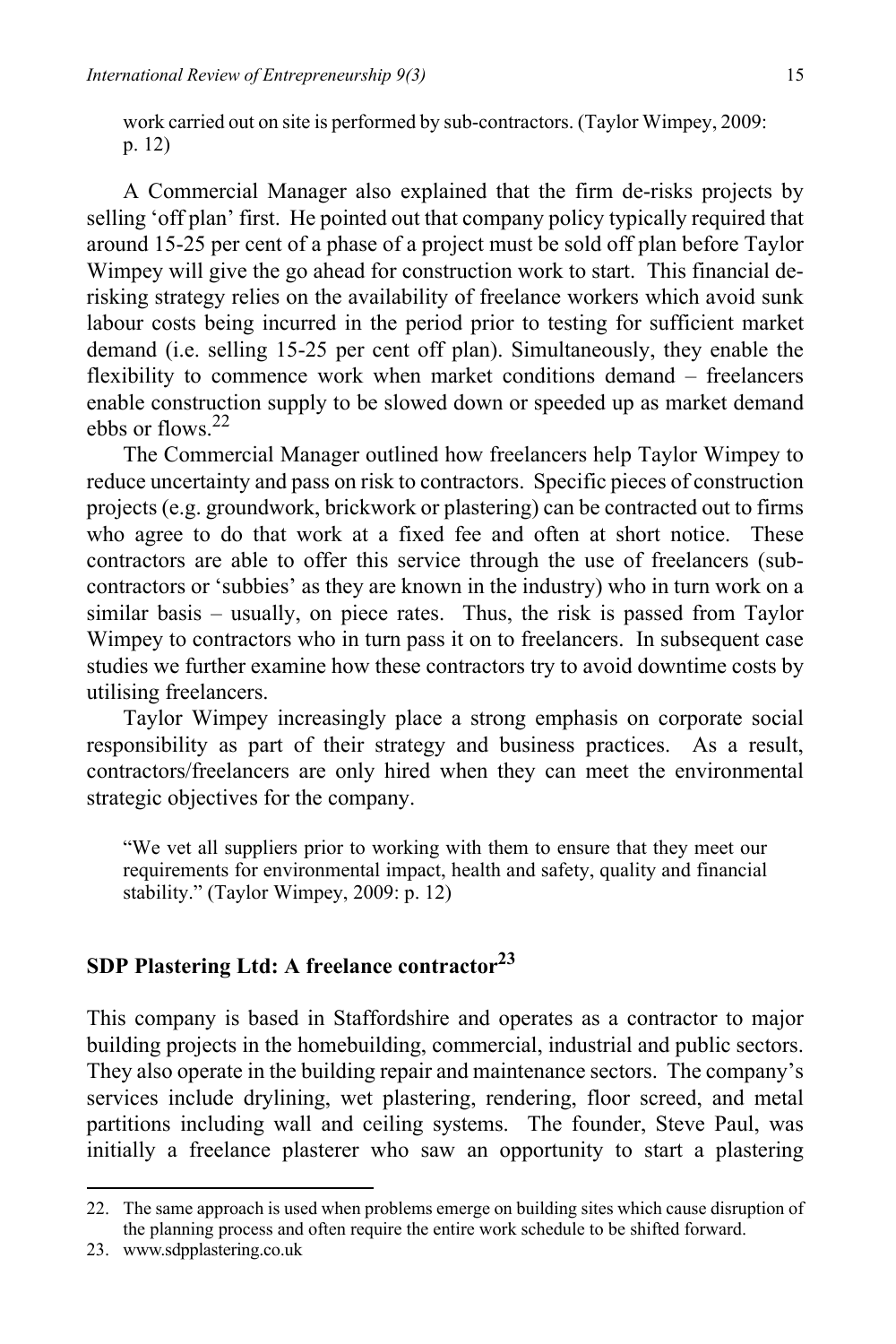contracting business based entirely on hiring freelancers. He had previously worked as an employee of a council and observed the high contribution to overheads of having plasterers on employment contracts during periods of downtime. By only hiring freelancers, Steve planned to cut overhead costs as well as avoid the need for major start-up capital. The main remaining barrier to entry was reputation so Steve's background as an efficient freelance plasterer was important.

Steve and his business partner Steph are acutely aware that the construction business fluctuates with the business cycle. In 2007 SDP Ltd hired 150 freelancers and this number dived to just 25 in 2009 but had partially recovered to 80 at the time of interview in June of 2010. Over the same period SDP Ltd dropped its rate of pay for freelancers by 50%. Steve Paul emphasises the importance of passing business cycle risks onto freelancers in order to survive. "We couldn't operate if everyone was a PAYE employee as our business is feast or famine. We wouldn't be viable. We would have to raise prices and would price ourselves out of the market". SDP Ltd's ability to compete on price in the market is facilitated by the cost savings of avoiding paid downtime in periods of "famine".

But their preference for freelancers is not only driven by efficiency gains. It is also driven by the supply of labour. At one buoyant point in the business Steve and Steph tried to hire plasterers on full time contracts but had to revert back to a 100% freelance model within 4 months as over half of their plasterers left the business. Steve and Steph realised that the best plasterers could earn more as freelancers and hence opted for that type of work despite the greater job insecurity. Freelance plasterers are paid on a piece work basis i.e. per square metre. This suits highly productive plasterers who can earn much more than being on industry hourly rates. Steve maintains that "90% of plasterers prefer being paid on a piece work than a fixed hourly wage".

He also notes that piece work enables SDP Ltd to pass business risks onto freelancers. For example, if materials don't arrive on time due to a lorry breaking down then piece work based pay ensures that this risk of downtime is borne by freelancers. A last minute cancellation of business can also be managed by cancellation of freelancers' contracts. Combined these aspects ensure that much of the entrepreneurial business risks in the venture can be passed on to freelancers. But Steve Paul also notes that it can swing the other way too in that if a freelancer gets a better offer from another contractor they often walk off a job without notice. The ease in hiring and firing freelancers eliminates the need for lengthy and costly screening and selection of plasterers and means that SDP Ltd has great entrepreneurial agility to respond rapidly to market opportunities.

In sum, SDP Ltd highlights how the entrepreneurial business environment is enhanced by freelancer workers. This illustrates how in the plastering sector, freelancers have enabled business de-risking, low barriers to entry, highly agile entrepreneurial firms, greater productivity, and lower spare capacity. The 100%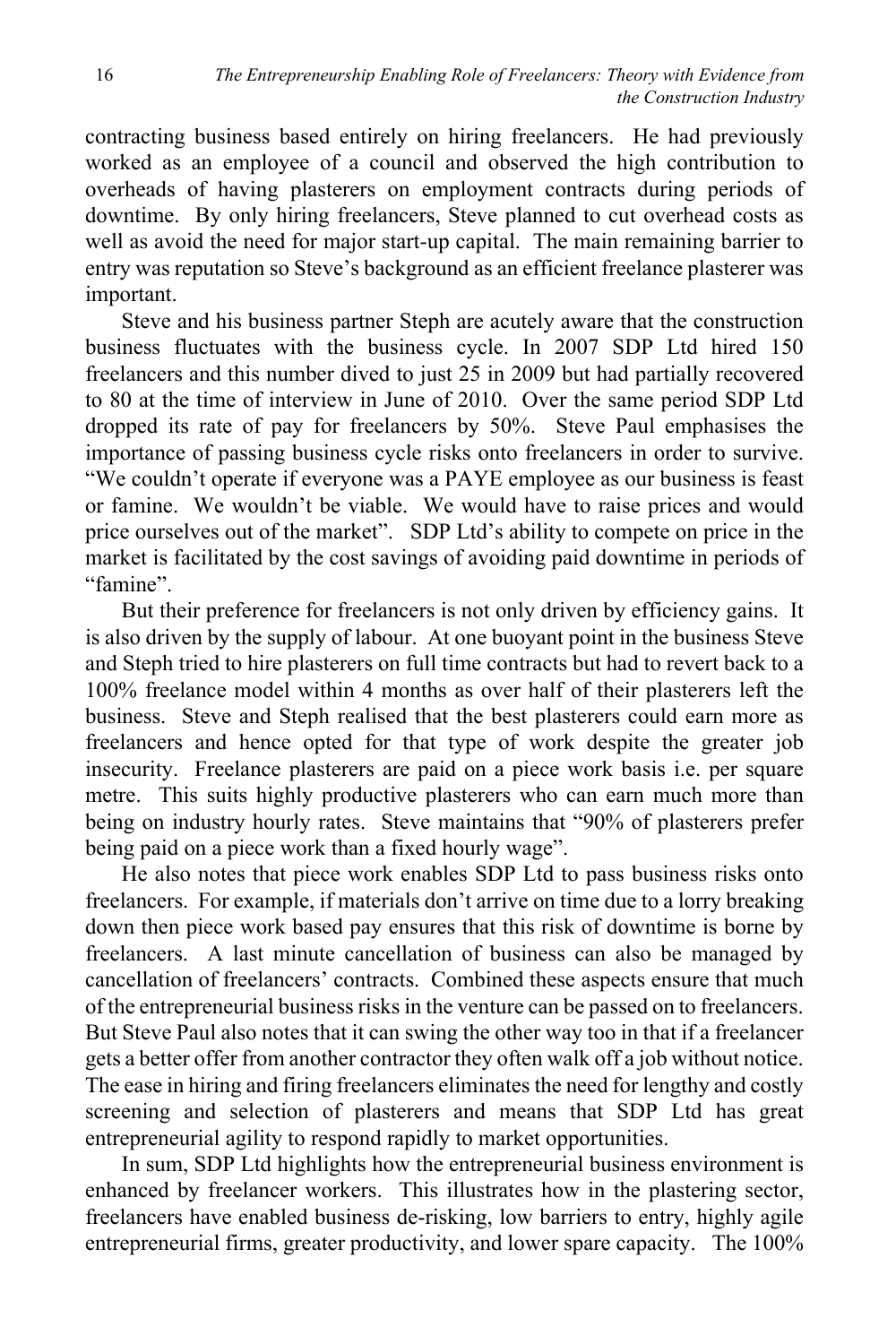freelancer model used by SDP Ltd implies that all of the downtime costs are avoided and the risk borne by freelancers. Steve Paul argues that he "simply can't imagine the construction industry functioning without freelance workers. The industry would not survive if subbies (freelancers) had to be on full employment contracts."

## **M.V. Kelly Limited: Civil Engineering & Building Contractors24**

This contractor carried out the foundation as well as the drainage and ducting work in the Taylor Wimpey's Diglis Basin project. The firm is one of the major groundwork contractors in the UK. It carries out excavation, foundation work, drainage and ducting, hard surfacing, and landscaping in the home building, infrastructure, commercial and industrial sectors. It was founded in 1993 by Michael Vincent Kelly who at the time owned a JCB digger and hired out his excavation services on a freelance basis. He was later joined by his son John Kelly who had a business degree and grew the firm into a nationwide business. By 2010 the company hired 32 office staff and between 400-450 construction workers at any one time. The Commercial Director, Sandy Forbes estimates that approximately 15% of their construction workers are employees and 85% are freelancers.

One of the critical features of the service offering of MV Kelly is that it must be able to supply on an 'as needed basis' and at very short notice. The Commercial Director explains a typical basis for this: "Builders will only release a block for construction once they have sold around 25% of the units off plan. This causes our project start dates to be very unpredictable. When they are approved it is at very short notice, usually 2 to 3 weeks but sometimes as little as 2 days. Frequently, we get last minute postponements or even cancellations. It would not be possible to meet these demands without the use of sub contractors."

Therefore, MV Kelly needs to be a highly flexible company which can avoid worker downtime costs if it is to compete in the market. Sandy Forbes points out that the impact of the economic downturn has had a triple effect which makes these entrepreneurial capabilities even more important. Firstly, the downturn has caused an increase in spare capacity and MV Kelly have been able to minimise these downtime costs through the use of freelance sub contractors. Secondly, lack of demand has caused building projects to be broken down into a greater number of smaller phases. So, for example, a 100 unit building project which in buoyant times would be built in a single continuous phase would be broken down into 5- 7 discrete phases with downtime separating each phase. Likewise, the same problem arises with an infrastructure project where funding becomes scarce and hence spending is drawn over a longer period causing more discrete phases.

<sup>24.</sup> www.mvkelly.co.uk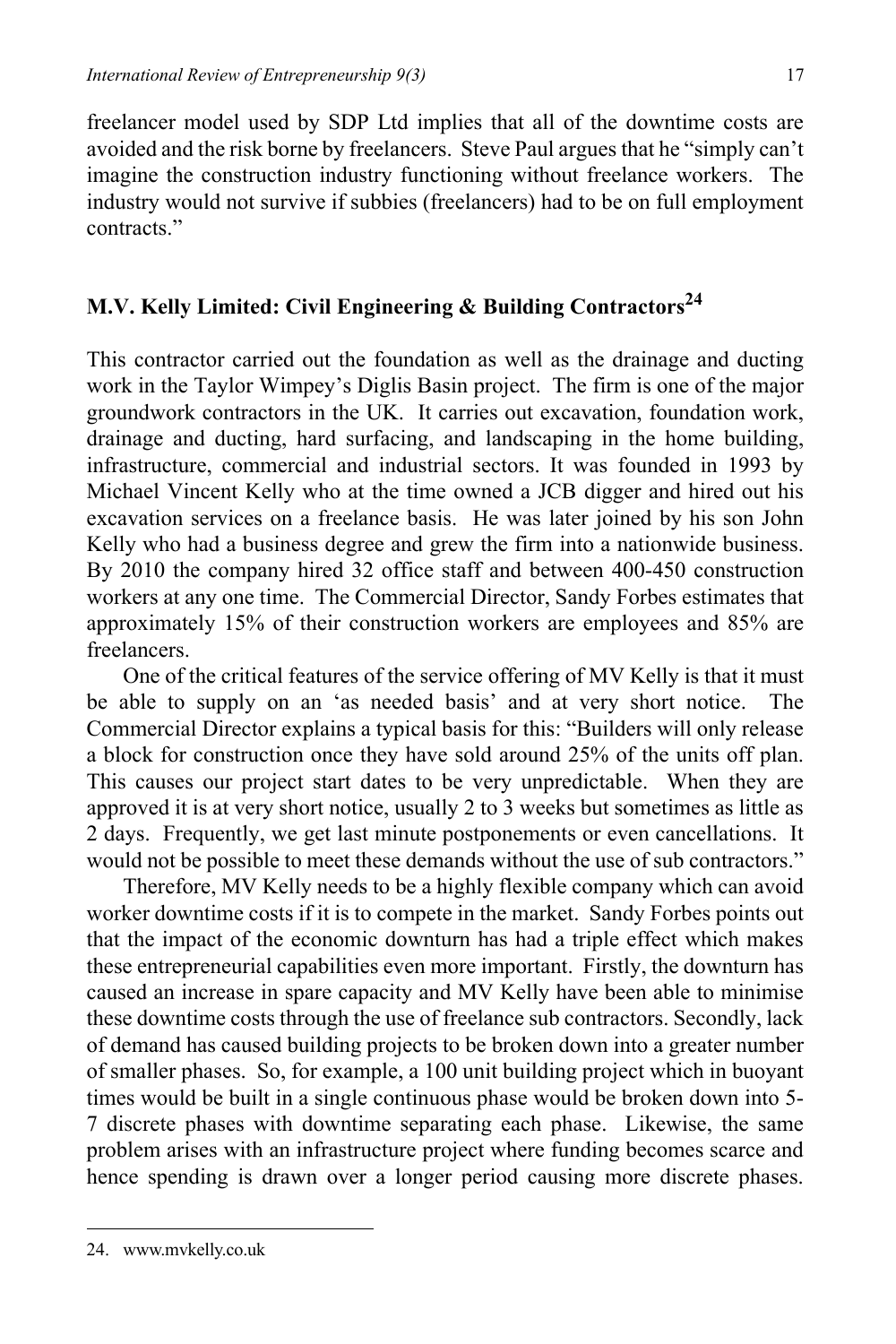Thirdly, the greater level of uncertainty associated with the current economic downturn has had the effect of increasing the number of last minute approvals for building phases. Therefore, all three features of the economic downturn have increased the importance of being able to use freelancers in order to avoid spare capacity costs and increase the agility of their service offering. Sandy Forbes explains the consequences of not being able to utilise freelance workers: "The cost of downtime or idle periods would be too great. We would simply go out of business if we could not use sub contractors".

For example, as we estimated earlier in table 2, the foundation work on the Taylor Wimpey Diglis Basin project entails a 56% labour downtime over the life of the project. Since on average 15% of MV Kelly's workers are employees then 15% of the downtime costs (i.e. 8.4%) would be absorbed by MV Kelly either in a direct cost or avoided by using these workers on other MV Kelly projects. But 85% of the downtime costs (i.e. 47.6% of total potential labour costs) are passed onto freelance workers. In this manner, large downtime costs faced by a major builder such as Taylor Wimpey are passed off to contractors such as MV Kelly who in turn are able to pass them off to freelancers. The elimination of these relatively large downtime costs means lower cost buildings for consumers and greater levels of enterprise and investment in the industry.

Sandy Forbes points out that most freelancers do not want permanent employment contracts because they prefer taking the risks to get the higher rewards of 'following the work'. He explains the economics of the situation is that a permanent employment contract offers lower reward because employers need to factor in that the worker will be idle (due to inevitable downtime) for a period of the employment. He argues the pay is also lower because they are paid a fixed wage associated with average productivity. He points out that highly productive workers are better off being a freelance worker paid on piece work based on their personal productivity. Thus, the freelance segment of this labour market attracts less risk averse and more highly productive workers.

## **Goldhill Contracting Ltd: building strip out and preparation25**

Goldhill Contracting Ltd is a building strip out, cleaning and waste removal business in the commercial, industrial and home building sectors. They hire an average of 30 people comprised of roughly one third employees and two thirds freelancers. The company is a father and son family owned business. It was started by the father Mr William Sie Barnett who as a freelance building strip out worker recognised an opportunity to offer a more professional service in this business sector. The company grew further when the son (Ian Barnett) joined the firm; applying his business acumen to enhance the scale and efficiency of the

<sup>25.</sup> http://goldhillcontractingltd.web.officelive.com/default.aspx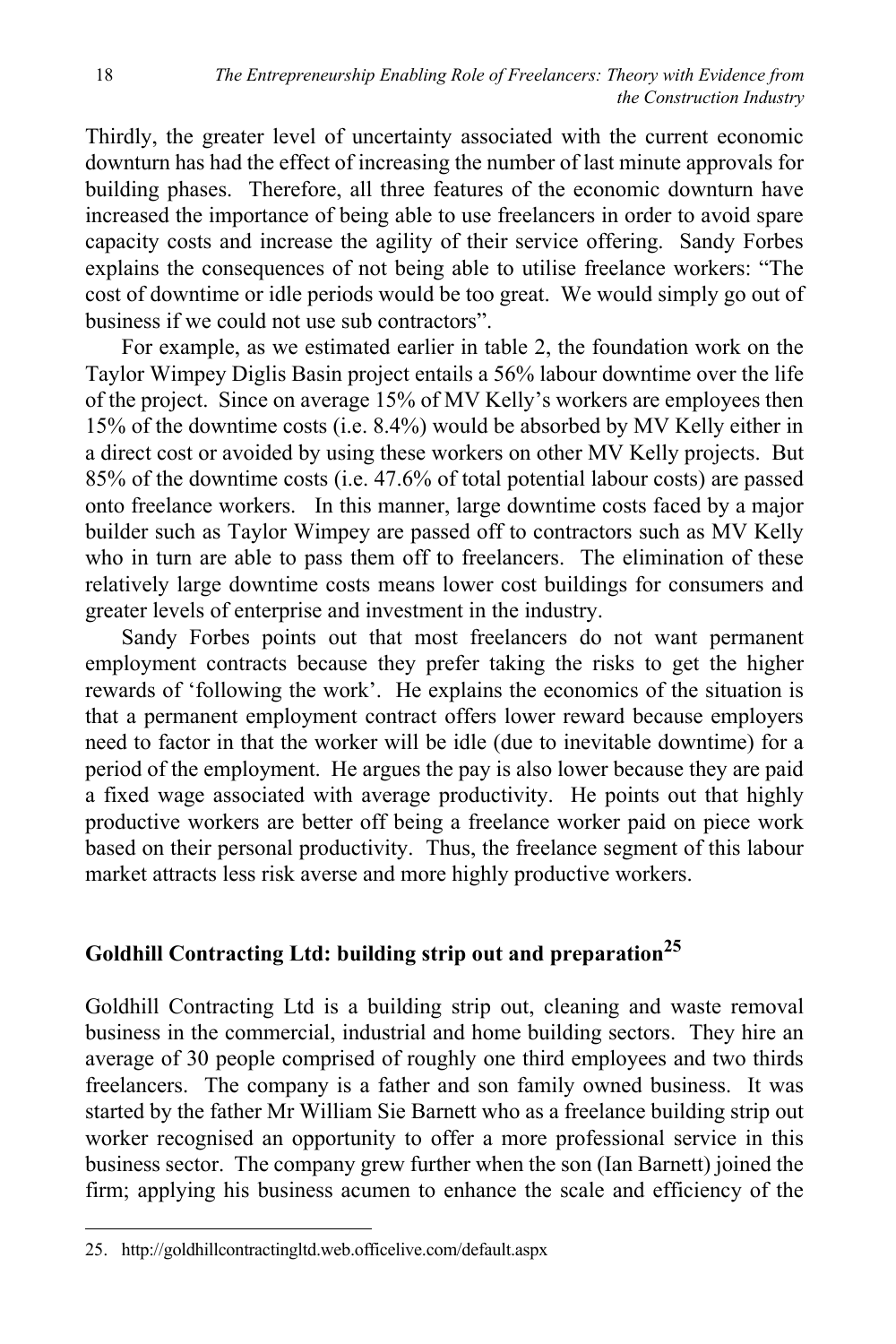company's operations. The use of freelance workers enabled the company to start-up and grow without the need to raise external finance.

One of the main challenges of the business is to dovetail its activities with other construction work involved in any given project. Most of their work is required in phases with substantial intervals between one aspect of the work and then next. As a result, the use of freelance workers avoids substantial downtime costs i.e. two thirds of these potential costs are avoided through freelance workers. They note that most freelancers used by the firm do not want to become employees. They prefer the higher rewards resulting from their willingness to take some of the business risks off Goldhill Ltd. But they also note that they prefer to use employees for some of the work. They use in-house employees to manage the environmental and health  $\&$  safety performance targets of the company.

Likewise, Ian Barnett is aware that the use of freelance workers enables competition in the industry. He observes that "Without freelancers, the industry would end up being dominated by a small number of big companies".

## **Brian Fell Builders Ltd: An SME local builder<sup>26</sup>**

Brian Fell founded the company in 1966 and since then has been the Managing Director. Previously, he worked on a country estate as a joiner and then was offered a project to renovate a building by a local farmer which led to the foundation of his business. His company operates in many sectors of the construction industry including hospitals, houses as well as maintenance and repair work. The business is located in the village of Leven in Yorkshire and serves a catchment area which includes the city of Hull. Today the business includes a joinery manufacturing workshop which has its own customer base as well as supplying Brian Fell's building projects in the private and commercial construction sectors. Project values for the construction work undertaken by the business range between £1k to £1.2m. There are 4 office staff, 3 project managers, 18 direct employees (of which 13 work in the joinery) and between 5 and 15 freelancers engaged dependent on workload. The business had a turnover of £2.3million in 2009 and is a member of the Federation of Master Builders (FMB). On a typical house building project and with current volumes of work, roughly 25% of the labour is carried out by freelancers. By contrast, an unexpected project such as a recent roof repair of a village hall was carried out almost entirely by freelancers.

At the time of interview, Brian Fell had 13 building projects and 15 joinery projects in-progress. Brian Fell and Anthony Thompson (Projects Director) outlined the factors that influence their hiring of freelancers. Their main concern

<sup>26.</sup> www.brianfell.co.uk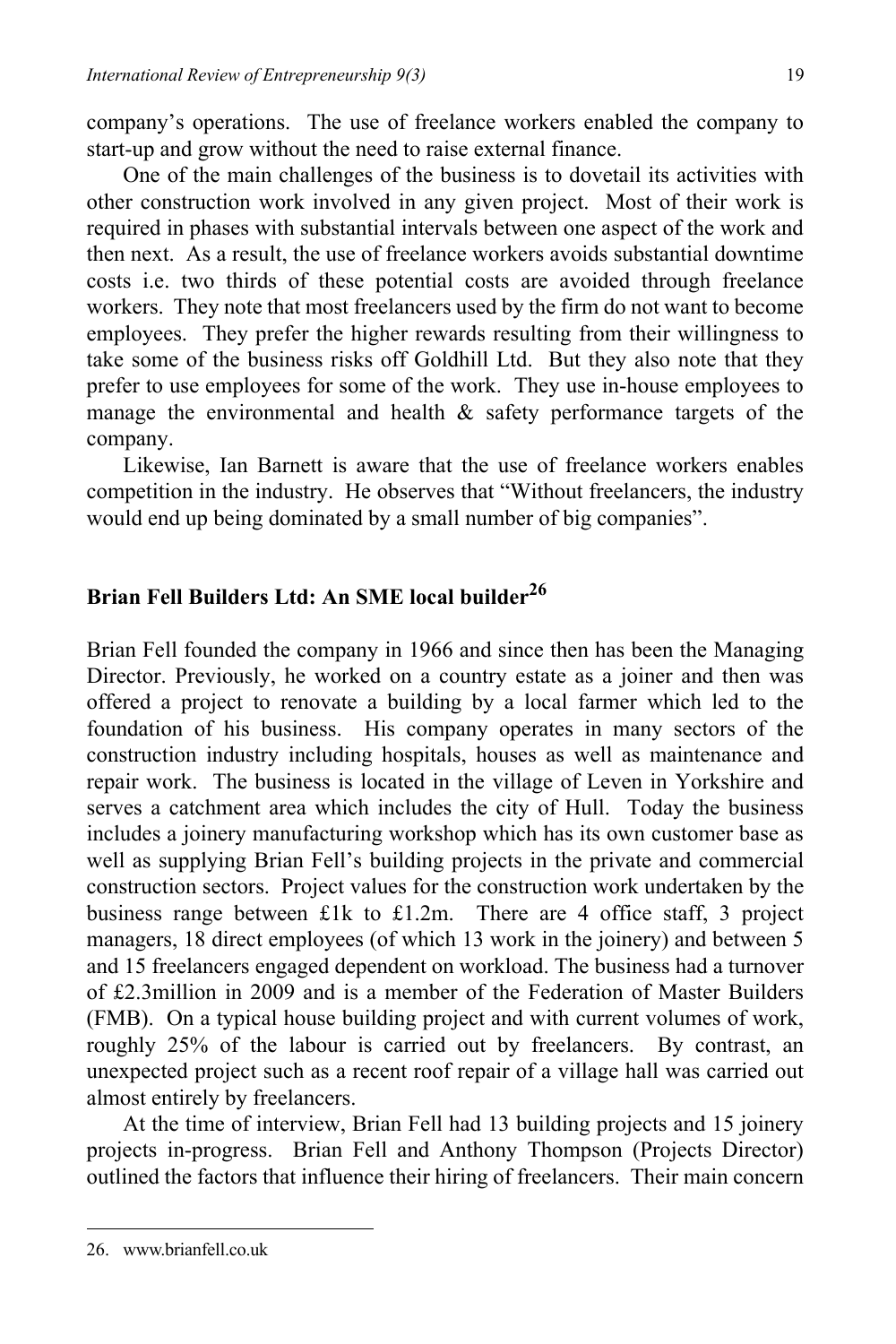with employees is carrying a labour overhead when business is not sufficient to keep everyone busy. Brian Fell explained that "If we had to put people on the books we would have to cut back on the number of employees in order to avoid having spare capacity". Anthony Thompson described it as a "pay as you go" model where freelancers could be used to enable the ability to maintain supply during spikes in demand and avoid carrying downtime cost during troughs in demand. If downtime is excessive then it will trigger redundancies which in turn add further costs at a time when cash flow is likely to be tight. Brian Fell explained "If you run out of work then you would go bankrupt paying redundancy payments". He ruled out using less specialised labour in order to avoid downtime. He stressed that specialised skills were critical for productivity and quality. He also pointed out that the labour market is comprised of specialists and that 'jacks of all trades' were a rarity.

Anthony Thompson explained that freelancers are able to command a pay premium "Freelancers don't get holiday, sick or downtime pay but this means they can command higher pay per week than employees doing the same work". He also pointed out that there is a selection effect in the labour market where the mindset of the freelancer in relation to risk/reward was very different to an employee. "We could not ask an employee to work on the same basis as a sub contractor. It would unsettle him and he would leave".

Another key consideration in hiring freelancers is that it allows flexibility and agility. Brain Fell maintained that "Sub contractors create flexibility. Moving men around and putting part of the job on hold while a problem gets sorted out is only possible with sub contractors. Without them the company would be left carrying a huge labour overhead in such circumstances".

There are certain parts of the job where the company would not use sub contractors. For example, given work volumes there is a certain amount of labour they feel they can hire as employees without the risk of incurring downtime costs. This employee base also enables the company to differentiate itself around customer care. This is particularly important for private house building and repair and maintenance. In these market segments customers are on site and hence expect some continuity of builder personnel throughout the entire project. They will also engage with the company most at the start and end of the project and for this reason Brian Fell usually ensures that these parts of the construction project are carried out by employees rather than sub contractors. He pointed out that larger house builders such as Taylor Wimpey do not have the same problem because most large new build projects do not have the customer on site during the building work.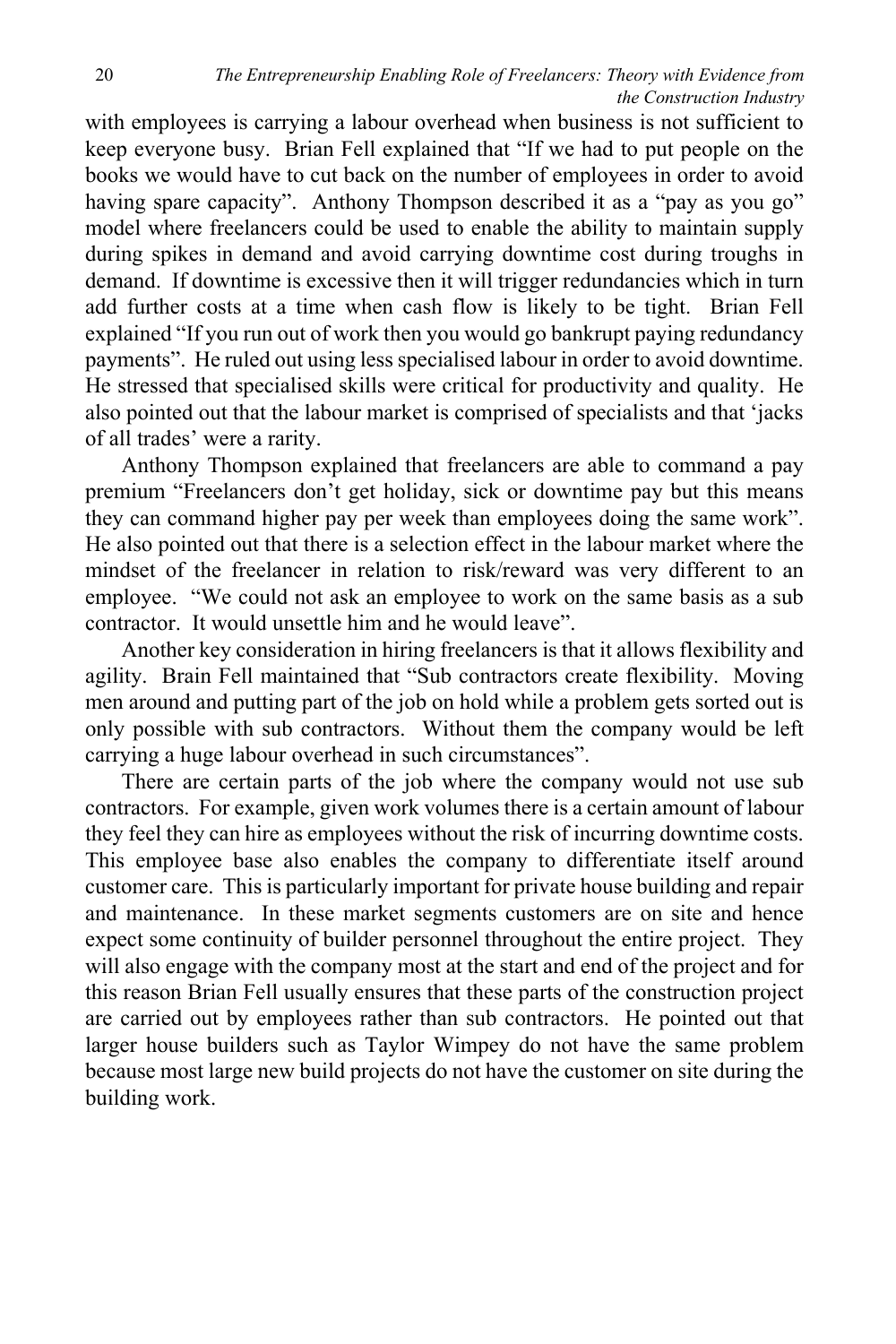## **Torclad Ltd: Commercial and Industrial Cladding and roofing company27**

The company was founded in 1977 as a flat roof provider and gradually evolved to its present position where it is a leading UK manufacturer and fitter of building envelopes which comprises GRP (Glass Reinforced Polyester) bespoke fabrications, rainscreen and traditional wall cladding and all forms of industrial roofing for the commercial industrial and public sectors.

Its customers comprise major nationwide retailers such as Tesco and Homebase, and all the major construction companies such as Interserve, BAM UK and Wates which incorporate new schools, colleges, public buildings and private developments.

The company has 25 full time employees hired in its GRP manufacturing unit. The company only hires freelance sub contractors on the fitting side of its business. Torclad typically use 4 employees and 8 freelancers on a GRP fitting requiring 12 workers. When asked about the reason for this split Managing Director Adam Johnson was emphatic that if the company had not historically hired fitters on employment contracts that he would instead opt for 100% use of freelance fitters on every job. He said that the productivity of freelancers was significantly higher than employees – typically, 25% higher. He said "Clients will ask us if the workers are on a price (i.e. are freelancers) because they know that if they are then the job will get done well and on time".

Adam Johnson attributes the difference in productivity to a number of factors. The first is due to a selection effect. The type of person that gravitates towards freelance work is entirely different to somebody who seeks employment. He says that freelancers distinguish themselves from employees with characteristics such as being more motivated, responsible and responsive to performance related pay. He says that freelancers "have a thirst for work", are "their own man" and are "all round better performers". He points out that they have applied performance related pay to employees but do not get the same reaction as they do from freelancers with the same pay scheme. He points out that the priorities between the two types of workers are completely different as "employees prioritise job security while freelancers want to earn as much as possible. Employees are not prepared to take the risk of becoming self-employed".

He says that the relationship between Torclad and its workforce is dramatically different depending on whether the worker is an employee or freelancer. "Our employees treat us like an employer while freelancers treat us as a customer – and in business, customer is king."

Apart from benefits of direct labour productivity, Adam Johnson states that the ability to hire freelancers at short notice and on a short term basis enables a great degree of flexibility and agility for Torclad Ltd. "Freelancers allow us to scale up or down our operations with ease. They also allow us to speed up a project if required."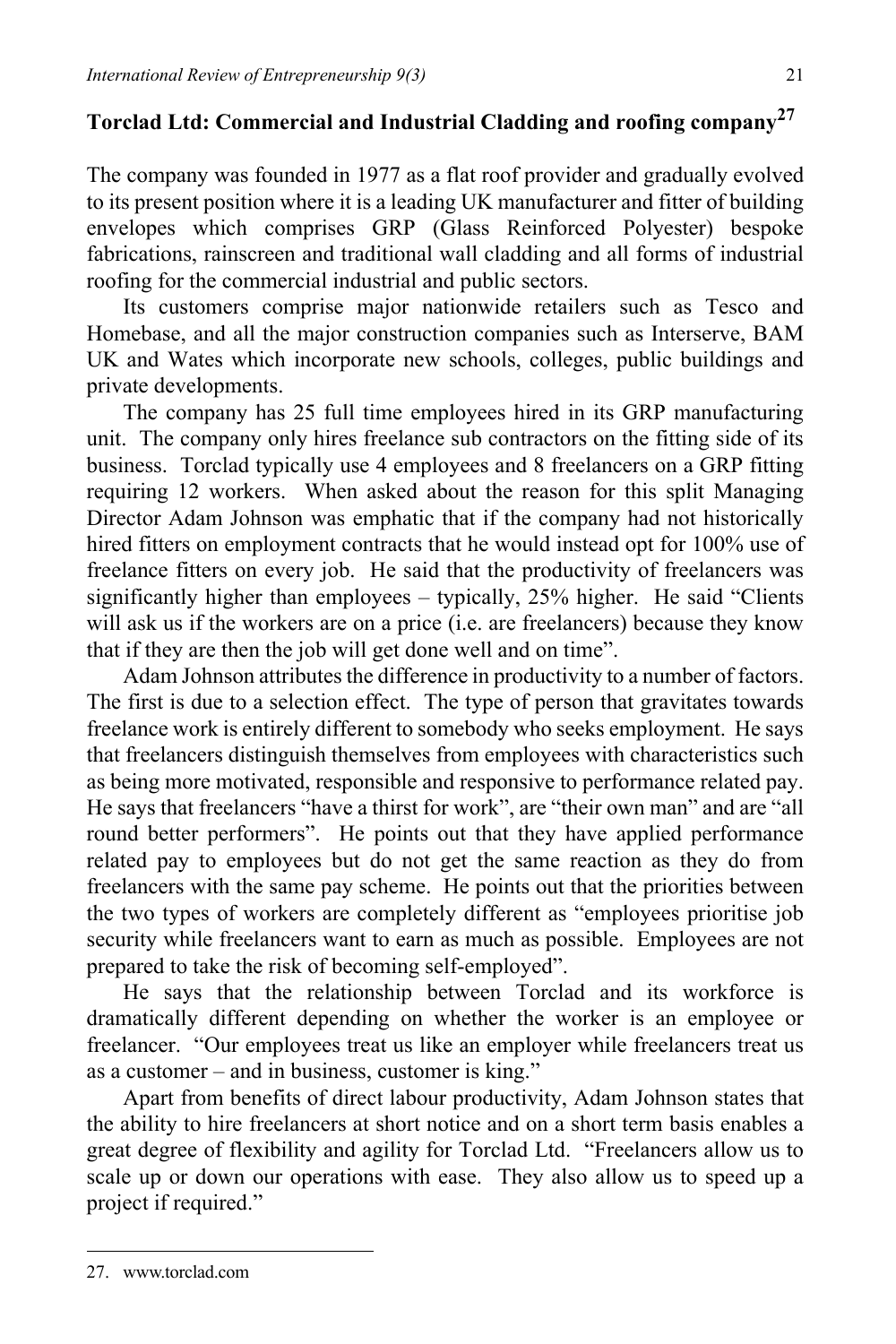He also points out that the ability of freelancers to avoid downtime costs associated with spare capacity as "fundamental". Table 4 provides an estimate of downtime costs for a typical Torclad commercial building roof project – in this case, for a Homebase store. The data illustrates an average of 54% downtime for the project. In column 2 it is evident that the 'stop-start' nature of the specialised input requirements indicate that scaling up the number of concurrent projects is likely to have limitations in terms of its ability to reduce downtime costs as well as posing major logistical challenges. Therefore, freelancers reduce costs and minimum efficient scale in this sector of the construction industry.

| Roofing for a Homebase store      | Discontinuous Phases: (days per phase) | Days | <b>Downtime</b> |
|-----------------------------------|----------------------------------------|------|-----------------|
| Working days: 17/7/10 to 15/10/10 |                                        | 68   |                 |
| Scaffolding                       | 2: $(9 \text{ and } 8)$                | 17   | 75%             |
| <b>Safety Netting</b>             | 4: $(5, 5, 8 \text{ and } 8)$          | 26   | 62%             |
| Strip and re-sheet                | $4: (1, 10, 20 \text{ and } 20)$       | 51   | 25%             |
| Average Downtime                  |                                        |      | 54%             |

*Table 4:* Downtime at Torclad Ltd

At an industry level Adam Johnson argued that freelancers are critical to maximise the efficiency and performance of the construction industry: "The industry simply could not survive without freelance contractors".

#### **4. Discussion**

The purpose of the case studies is to ascertain the extent to which enterprises in the construction industry use freelancers in order to achieve the business effects outlined in the hypotheses. In each of the case studies we find that the hypotheses are at the forefront of the motivation for managers to hire freelancers. Therefore, the evidence bears out the theory that while freelancers share some characteristics with employees and entrepreneurs they play a unique and defining entrepreneurial role in their own right. The case study analyses revealed that freelancers' entrepreneurial performance enhancing effects were not only in evidence but appeared as the main business model upon which the industry's labour hiring practices are based. Virtually all of the managers we interviewed found it hard to conceive of how the industry would operate without the freelance labour market. They had little doubt that an absence of freelance workers would have drastic economic consequences for the industry. Obviously, quantifying these effects at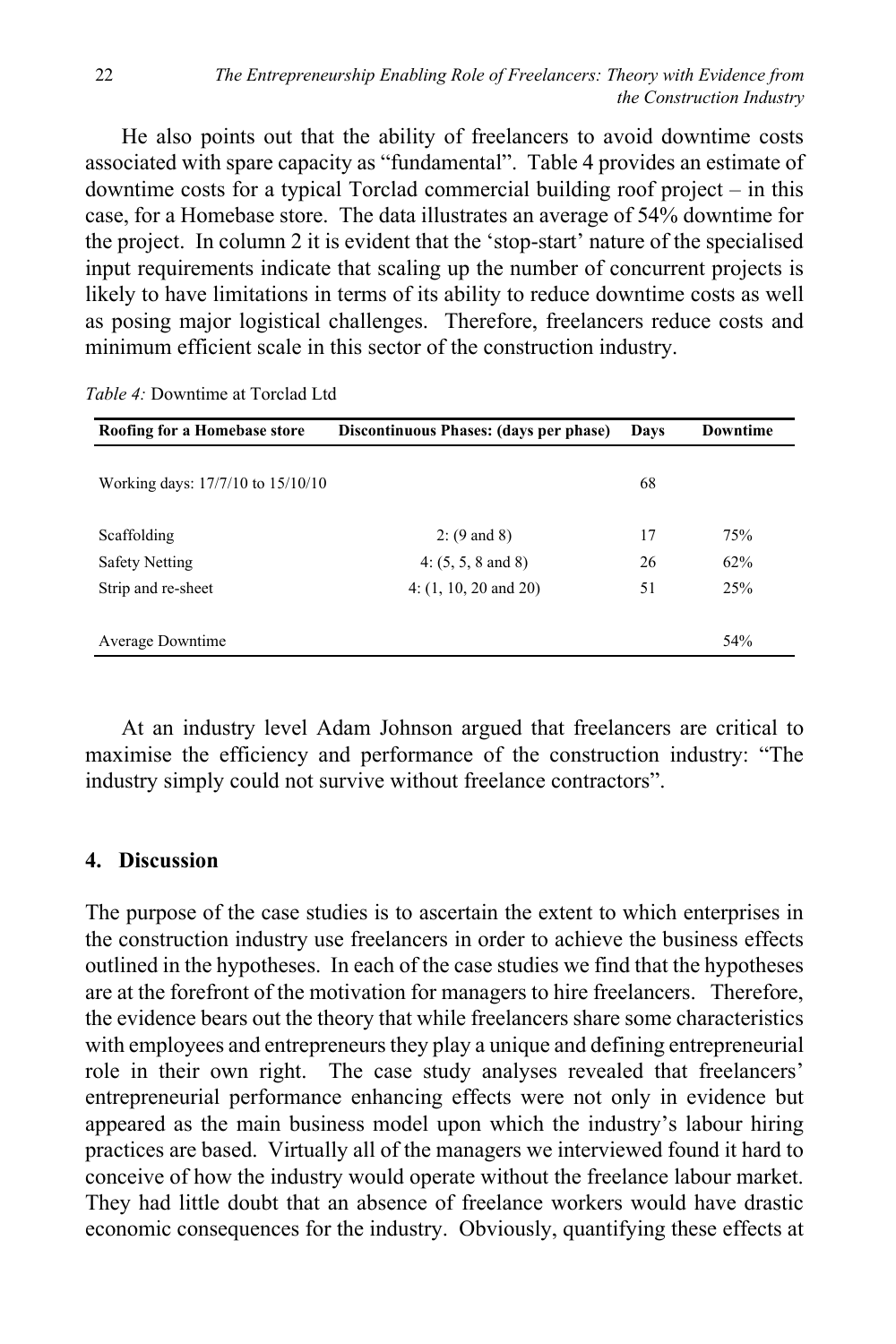the industry level requires many more empirical observations than 6 case studies and therefore, more research is needed to estimate this effect. While we were able to gauge that a very large proportion of the workforce were accounted for by freelancers in the firms which we interviewed, further research might also flesh this out in more statistically significant terms through a direct survey of the construction worker labour force. In essence, the purpose of the paper has been to take a first step to open a new research trajectory recognising freelance workers as a unique form of labour which plays specific enabling roles in driving entrepreneurial performance. We examine these in more detail now.

In hypothesis 1 we claimed that freelancers enabled greater de-risking of business ventures. We found that all of the business interviewed utilised freelancers for this purpose – usually, creating their de-risking strategies around the capability of freelancers to minimise fixed sunk labour costs. Taylor Wimpey adopted a staged approach to investment, only investing when 15-25 per cent of units had been sold off plan. This practice implies that key contractors such as MV Kelly and SDP Ltd have to be able to scale up and down labour inputs regularly and at short notice. They were only able to do this by utilising very high levels of freelancers in their workforce (85% in the case of MV Kelly and 100% in the case of SDP Ltd). In other sectors the same staged investment held true. Companies like Torclad Ltd's fitting business (66% evolving to 100% freelancers) and Goldhill Ltd (66% freelancers) did not have to commit resources until they actually had an invoice for a new project. In the case of SME home builder Brian Fell (25% freelancers on scheduled work and a higher proportion on variable demand projects) freelancers play a smaller but similar significant role. However, here we found that the ability to use freelancers is limited when customers regard the 'personal face' of the firm as a key differentiator and competitive advantage. We also noted that employees were preferred over freelancers in businesses engaged in the manufacturing of construction materials (both Torclad's and Brian Fell's manufacturing activities made no use of freelancers).

In hypotheses 2 we argued that if freelancers enable de-risking strategies then they will reduce finance constraints for enterprises. Likewise, this will enable greater entrepreneurial agility in the use of these resources. In all of the case studies the ability of freelancers to increase flexibility and responsiveness to the unforeseen was highlighted as a major reason for their use by business enterprises. The ability of freelancers to de-risk the business and allow firms to only invest after being invoiced was key in enabling the start-up of at least half of the companies interviewed. The founders of SDP Ltd, MV Kelly Ltd and Goldhill Ltd all previously worked as freelancers and were able to evolve into entrepreneurs because of the low finance requirements of start-up due to the availability of freelancers. In essence, allowing a start-up strategy where you sell first and then only pay for labour after an order has been confirmed.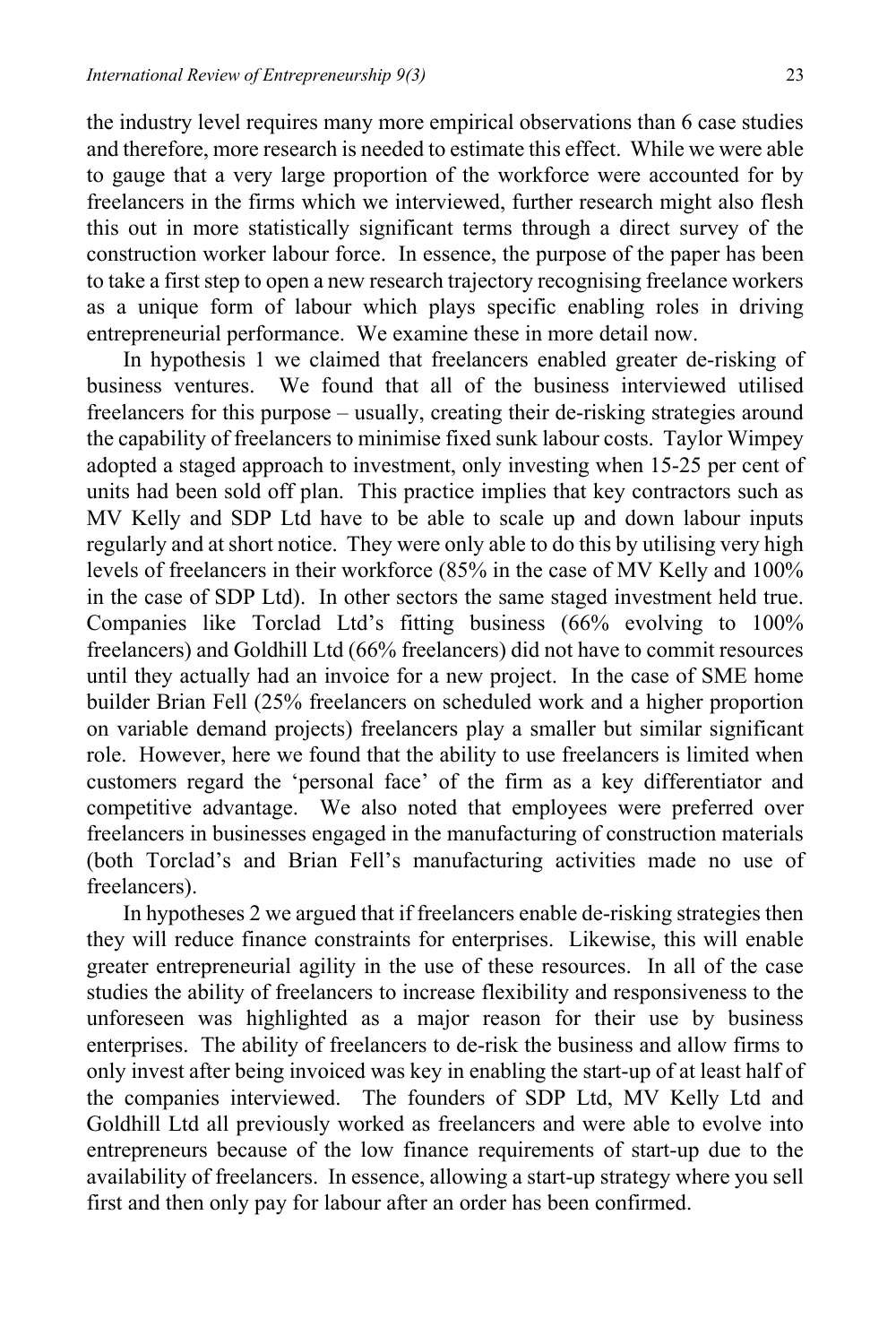In hypothesis 3 we proposed that freelancers can enable more optimal use of performance related pay schemes which can raise productivity and pass off risk. We found that these schemes could equally be adopted for employees but were not utilised because they do not have the same effect. All of the companies claimed that the 'mindset' of a freelancer is different to an employee and therefore, a selection effect occurs when piece work is made available. In essence, workers with higher risk/reward preferences gravitate towards freelance work. SDP Ltd and Torclad Ltd claimed that in addition the more able/productive workers would opt for freelance work because the greater availability of piece work in this labour market segment allowed them to maximise their income.

In hypothesis 4 we argued that since freelancers reduce downtime costs they reduce the need for firms to scale up in order to have enough work for specialist employees. We found supportive evidence for this with an average range of between 53 to 82 per cent downtime in our case studies.In all of these cases, downtime costs were mainly avoided through the use of freelance labour (either directly or indirectly through the use of contractors) with the risk of these costs being ultimately borne by freelancers. This significant value added created by freelancers was cited as one of the reasons why freelancers are often paid a premium over employees for the same work. Most of the managers interviewed were very much aware that minimum efficient scale in the industry would be necessarily much higher and hence small entrepreneurial firms less prevalent if freelancers were not available i.e. with fixed demand M&A activity would increase as firms buy market share in a bid to have more simultaneous and sequential projects in order to avoid downtime (resulting from the specialisation of labour in the construction industry).

The interrelatedness of the assumptions underpinning the hypotheses tends to mean that if one resonates with managers then so will the others. Therefore, at this point in the discussion it is probably not too surprising to note that hypothesis 5 which posits that freelancers enable enterprises to reduce the cost and risks associated with uncertainty over fluctuations in consumer demand was also supported by the case studies. The ability of freelancers to facilitate rapid scaling up/down of construction while reducing the costs of spare capacity were emphasised as very important by all of the managers.

Hypothesis 6 claims that freelancing reduces barriers to entry and scale disadvantages for new firm start-ups. This hypothesis is an economics implication that follows if the other hypotheses hold true as they reduce: sunk cost entry barriers, finance constraints, labour costs, risk in enterpreneurship and minimum efficient scale. All of these effects promote a more competitive industry which is good for consumers (who as we noted may be the main beneficiaries of the value added created by freelancers) and the entrepreneurial economy more widely. This conclusion was further supported by all of the managers who expressed the view that the current industry structure and scale of output was reliant on the availability of freelance workers.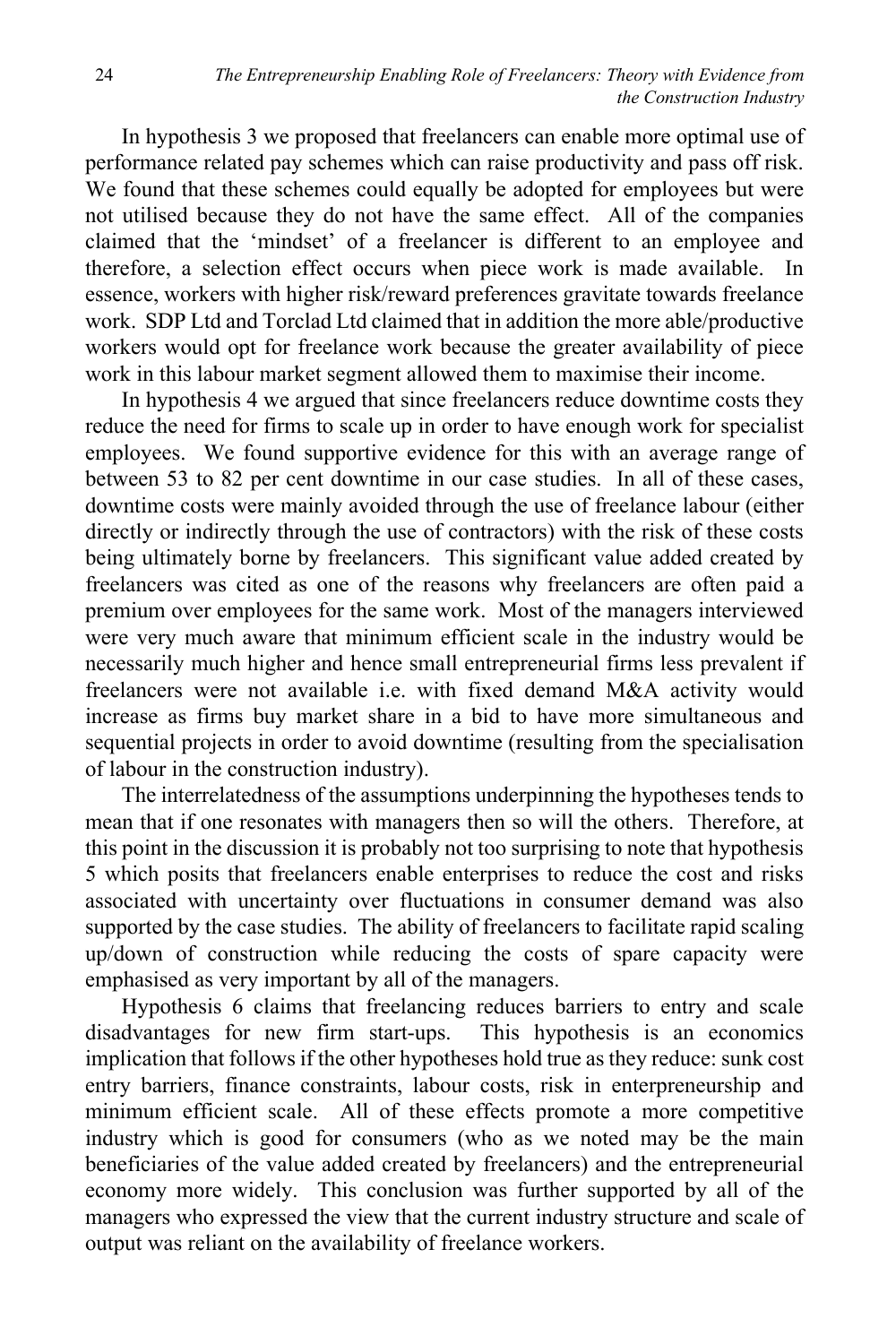We close the discussion of the case studies with a few comments on limitations. Firstly, we chose a case study approach in order to flesh out the empirical basis for the hypotheses in detail. We were able to see the hypotheses in action first hand – and in the case of Taylor Wimpey on site. But 6 case studies is not an entire industry and therefore, we now welcome more research and also encourage wider examination of freelance work. Likewise, we hope that suitable data can be generated in order to facilitate statistical analysis. We hope that the reader is convinced of the importance of freelancers whose primary role is not as a small-time entrepreneur or exploited worker but as an *enabler* of entrepreneurship – providing a more conducive business context for risk taking and the exploitation of profit opportunities. We believe that we have made a significant first step towards unearthing that freelancers are an important point of study in their own right and to this end, hope that a freelancer research trajectory will gain momentum.

#### **5. Conclusion**

Freelance workers are often categorised as a small and underperforming version of entrepreneurial owner managers. By contrast in the industrial relations literature they are often depicted as a form of exploited worker resulting from abuse of employer monopsony power. In this paper we explored the overlooked contextual entrepreneurial functions of freelancers where they are the enablers of entrepreneurship rather than the entrepreneurial agents themselves. We showed that freelancers play a key role in their own right in promoting entrepreneurial performance by enabling de-risking strategies, reducing financial constraints, increasing entrepreneurial strategic agility as well as facilitating market entry by start-ups. We observed that freelance workers often share in the value added which they create. We argue that oversight of these features can lead to inappropriate policy approaches to freelancers where they are either 'shoe horned' into employee status or motivated to become entrepreneurs. Instead, we show that a vibrant entrepreneurial economy benefits from a substantial freelancer workforce to the point that in the construction industry it is the basis the industry's business model. We believe that this paper is only a first but important step towards a new research trajectory focusing on the contextual role of freelancers in the entrepreneurial economy.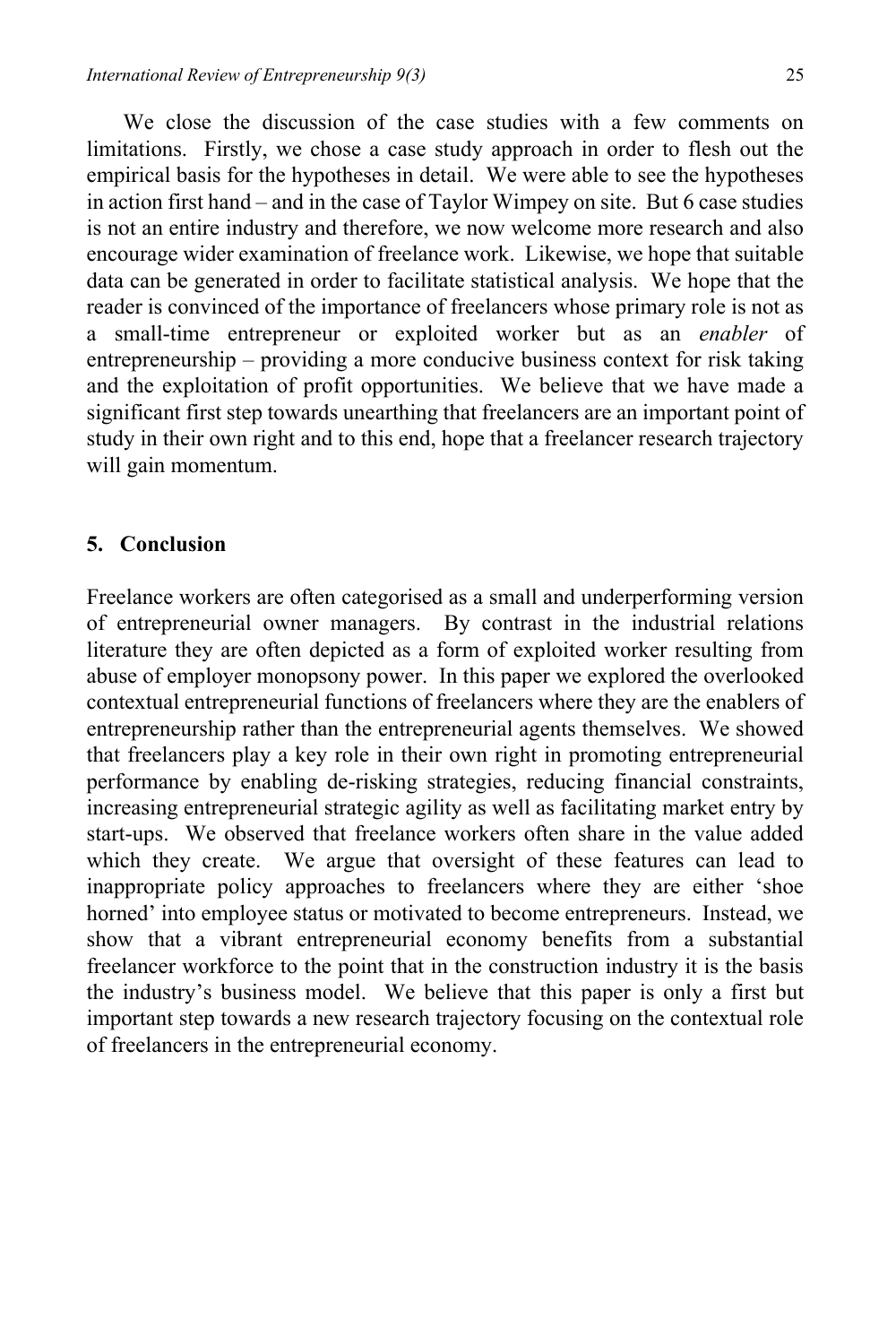#### **References:**

- Bhide, A.V. (2000), *The Origin and Evolution of New Businesses*, New York: Oxford University Press.
- Blanchflower, D. and Oswald, A. (1998), "What makes an entrepreneur?", *Journal of Labor Economics*, 16: 26-60.
- Burke, A.E. (2006), "Modern Perspectives on Entrepreneurship: Introduction", in Andrew E. Burke (ed), *Modern Perspectives on Entrepreneurship*, Dublin: Senate Hall.
- Burke, A.E. (2009), "Strategies for Entrepreneurial Success", *Journal of Strategic Management Education*, 5(1): 33-44.
- Burke, AE., FitzRoy, F.R. and Nolan, M.A. (2000), "When less is more: distinguishing between entrepreneurial choice and performance", *Oxford Bulletin of Economics and Statistics*, 62: 565-587.
- Burke, A.E., FitzRoy, F.R. and Nolan, M.A. (2008), "What makes a die-hard entrepreneur? Beyond the 'employee or entrepreneur' dichotomy", *Small Business Economics* 31(*2): 93-115*.
- Burke, A.E., Fraser, S. and Greene, F.J. (2010), "The Multiple Effects of Business Planning on New Venture Performance", *Journal of Management Studies*, 47(3): 392-415.
- Burke, A.E., van Stel, A. and Thurik, R. (2010), "Blue Ocean vs. Five Forces", *Harvard Business Review*, May: 28.
- Carmona, M., Congregado, E. and Golpe, A.A. (2010), "Co-movement and causality between selfemployment, unemployment and real activity in the EU-12", *International Review of Entrepreneurship*, 8(4): 303-336.
- Construction Skills Network (2010), *Blueprint for UK Construction Skills 2010 to 2014*, Labour Market Intelligence, Experian, 2010.
- Cowling, M. (2003), *The Contribution of the Self-Employed to Employment in the EU*, Report to the Small Business Service, URN 03/539, Sheffield: SBS Research & Evaluation.
- Cowling, M., Taylor, M. and Mitchell, P. (2004), "Job Creators", *The Manchester School*, 72(5): 601-617.
- Cressy, R.C. (1996), "Are business startups debt-rationed? ",*The Economic Journal*, 106 (September): 1253-70.
- Department for Business Innovation and Skills (2010), SME Statistics 2008, http:// www.stats.berr.gov.uk/ed/sme/smestats2008.xls.
- DiNatale, M. (2001), "Characteristics of and preference for alternative work arrangements", *Monthly Labor Review*, 124(3): 28-49.
- Dixit A. (1989), "Entry and Exit Decisions under Uncertainty", *Journal of Political Economy,* 97(3): 620-638.
- Eisenhardt, K.M. (1989), Building Theories from Case Study Research, *Academy of Management Review*, 14(4): 532-550.
- du Gay, P. (1996), *Consumption and Identity at Work*, London: Sage.
- du Gay, P., Salaman, G. and Rees, B. (1996), "The conduct of management and the management of conduct: contemporary managerial discourse and the constitution of the 'competent' manager", *Journal of Management Studies*, 33(3): 263-282
- Evans, D. and Jovanovic, B. (1989), "An Estimated Model of Entrepreneurial Choice under Liquidity Constraints", *Journal of Political Economy*, 97(4): 519-535.
- Evans, D. and Leighton, L.S. (1989), "Some empirical aspects of entrepreneurship", *American Economic Review*, 79(3): 519-535.
- Hamilton, B.H. (2000), "Does Entrepreneurship Pay? An Empirical Analysis of the Returns to Self-Employment", *Journal of Political Economy*, 108(3): 604-631.
- Handy, C. (1984), *The Future of Work : A Guide to a Changing Society*, Oxford: Basil Blackwell.
- Handy, C. (1989), *The Age of Unreason: New Thinking For A New World*, London: Random House Books.
- Heery, E., Conley, H., Delbridge, R. and Stewart, P. (2004), "Beyond the enterprise: trade union representation of freelances in the UK", *Human Resource Management Journal*, 14(2): 20-35.
- Herzenberg, S.A., Alic, J.A. and Wial, H. (1998), *New Rules for a New Economy: Employment Opportunity in Post-industrial America*, Ithaca and London: ILR Press.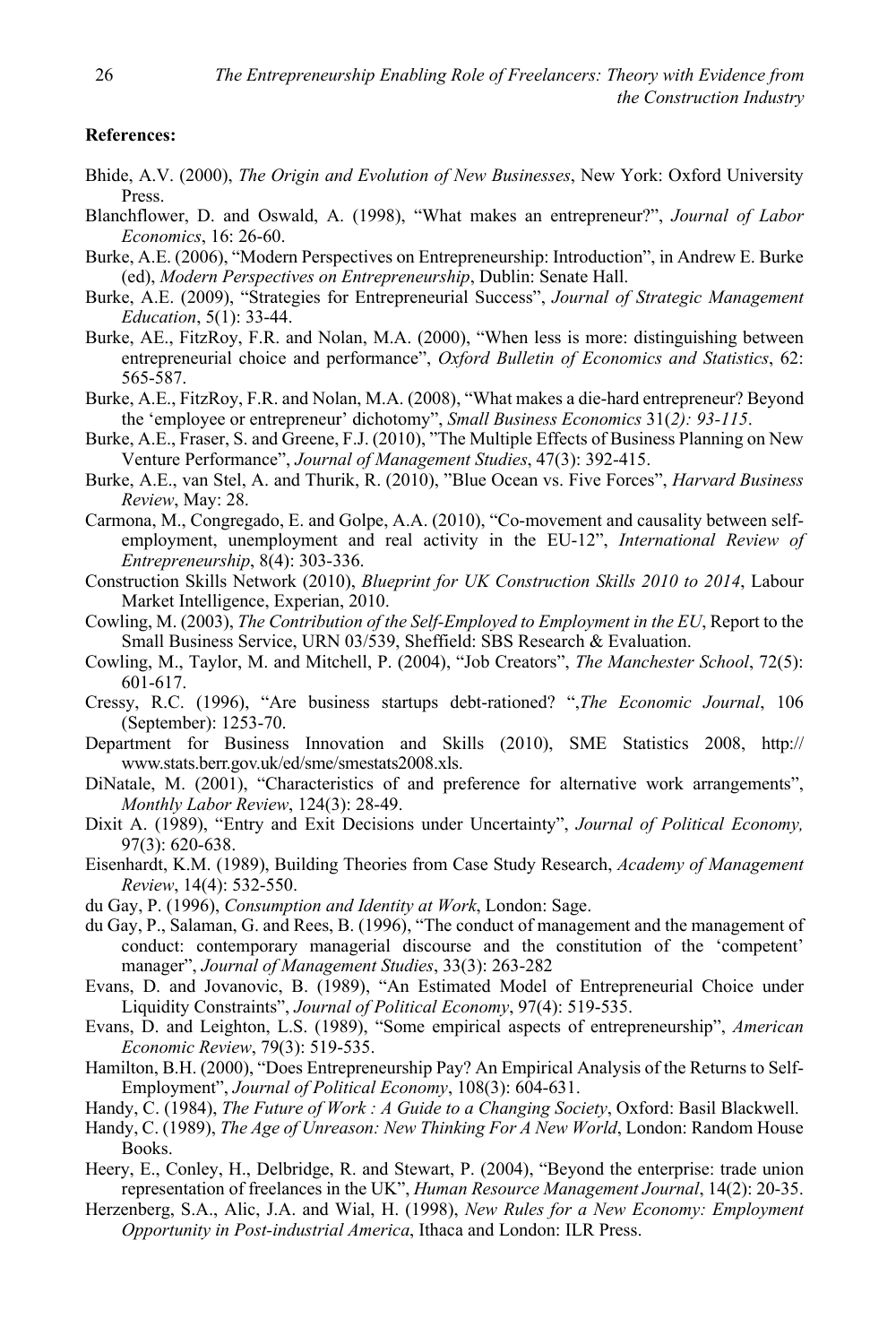- de Jong, J., De Cuyper, N., De Witte, H. , Silla, I. and Bernhard-Oettel, C. (2009), "Motives for accepting temporary employment: a typology", *International Journal of Manpower*, 30(3): 237-252.
- Johnson, P. (2007), *The Economics of Small Firms*, Oxford: Routledge.
- Kihlstrom, R.E., and Laffont, J-J. (1979), "A General Equilibrium Theory of Firm Formation Based on Risk Aversion", *Journal of Political Economy*, 87(4): 719-748.
- Kitching, J. and Smallbone, D. (2008), *Defining and Estimating the Size of the UK Freelance Workforce*, A Report for the Professional Contractors Group, Kingston University, UK.
- Knight, F.H. (1921), *Risk, Uncertainty and Profit*, Boston, MA: Houghton Mifflin.
- Krausz, M. (2000), "Effects of short- and long-term preference for temporary work on psychological outcomes", *International Journal of Manpower*, 21(8): 635-647.
- Lazear, E.P. (2000), "Performance Pay and Productivity", *American Economic Review*, 90(5): 1346-1361.
- Lucas, R. E. (1978), "On the size distribution of business firms", *Bell Journal of Economics,* 9(2): 508-523.
- Millward, N., Bryson, A. and Forth, J. (2000), *All Change at Work?,* London: Routledge.
- Morris, M.D.S. and Vekker, A. (2001), "An alternative look at temporary workers, their choices, and the growth in temporary employment", *Journal of Labour Research*, 22(2): 373-390.
- O'Brien, J.P., Folta, T.B. and Johnson, D.R. (2003), "A Real Options Perspective on Entrepreneurial Entry in the Face of Uncertainty", *Managerial and Decision Economics*, 24: 515-533.
- Parker, S.C. (2004), *The Economics of Self-employment and Entrepreneurship*, Cambridge, UK: Cambridge University Press.
- PCG, (2010), "*Freeing Up Growth: how to harness freelance talent for business success*", West Drayton : Professional Contractors Group Ltd, UK.
- Polivka, A.E. (1996), "Contingent and alternative work arrangements, defined", *Monthly Labor Review*, October 1996: 3-9.
- Polivka, A.E., Cohany, S.R. and Hipple, S. (2000), "Definition, Composition and Economic Consequences of the Nonstandard Workforce", in Francoise Carre, Marianne Ferber, Lonnie Golden and Stephen Herzenberg (Eds), *Nonstandard Work: The Nature and Challenges of Changing Employment Arrangements*, Champaign, IL: Industrial Relations Research Association, 2000.
- Prendergast, C. (2002), "The Tenuous Trade-Off between Risk and Incentives", *Journal of Political Economy*, 110(5): 1071-1102.
- Smith, A. (1776), *An Inquiry into the Nature and Causes of The Wealth of Nations*, Chicago, University of Chicago Press, 1976.
- Remery, C., Van Doorne-Huiskes, J. and Schippers, J.J. (2002), "Labour market flexibility in The Netherlands: looking for winners and losers", *Work, Employment & Society*, 16(3): 477-496.
- Sisson, K. (1983), "Employers' organisations" in G.S. Bain (Ed) *Industrial Relations in Britain*, Oxford: Basil Blackwell.
- Storey, D. J. (1994), *Understanding the Small Business Sector*, Routledge, London
- Storey, J., Salaman, G. and Platman, K. (2005), "Living with enterprise in an enterprise economy: Freelance and contract workers in the media", *Human Relations* 58(8): 1033-1054.
- Taylor Wimpey, (2007), *Taylor Wimpey PLC: Annual Report and Accounts 2007*, London: Taylor Wimpey PLC (registered in England and Wales, No. 296805).
- Taylor Wimpey, (2009), *Taylor Wimpey PLC: Annual Report and Accounts 2009*, London: Taylor Wimpey PLC (registered in England and Wales, No. 296805).
- de Vries, M.R. and Wolbers, M.H.J. , (2005), "Non-standard employment relations and wages among school leavers in the Netherlands", *Work, Employment & Society*, 19(3): 503-525.
- Ucbasaran, D., Westhead, P., Wright, M. (2001), "The Focus of Entrepreneurial Research: Contextual and Process Issues", *Entrepreneurship Theory and Practice*, 25(4): 57-80.

Waite, M. (Ed), (1998), *'Little' Oxford Dictionary (7<sup>th</sup> Edition)*, Oxford: Oxford University Press. Wial, H. (1994), "New bargaining structures for new forms of business organization" in S.

Friedman, R.W. Hurd, R.A. Oswald and R.L. Seeber (eds), *Restoring the Promise of American Labor Law*, Ithaca, NY: ILR Press.